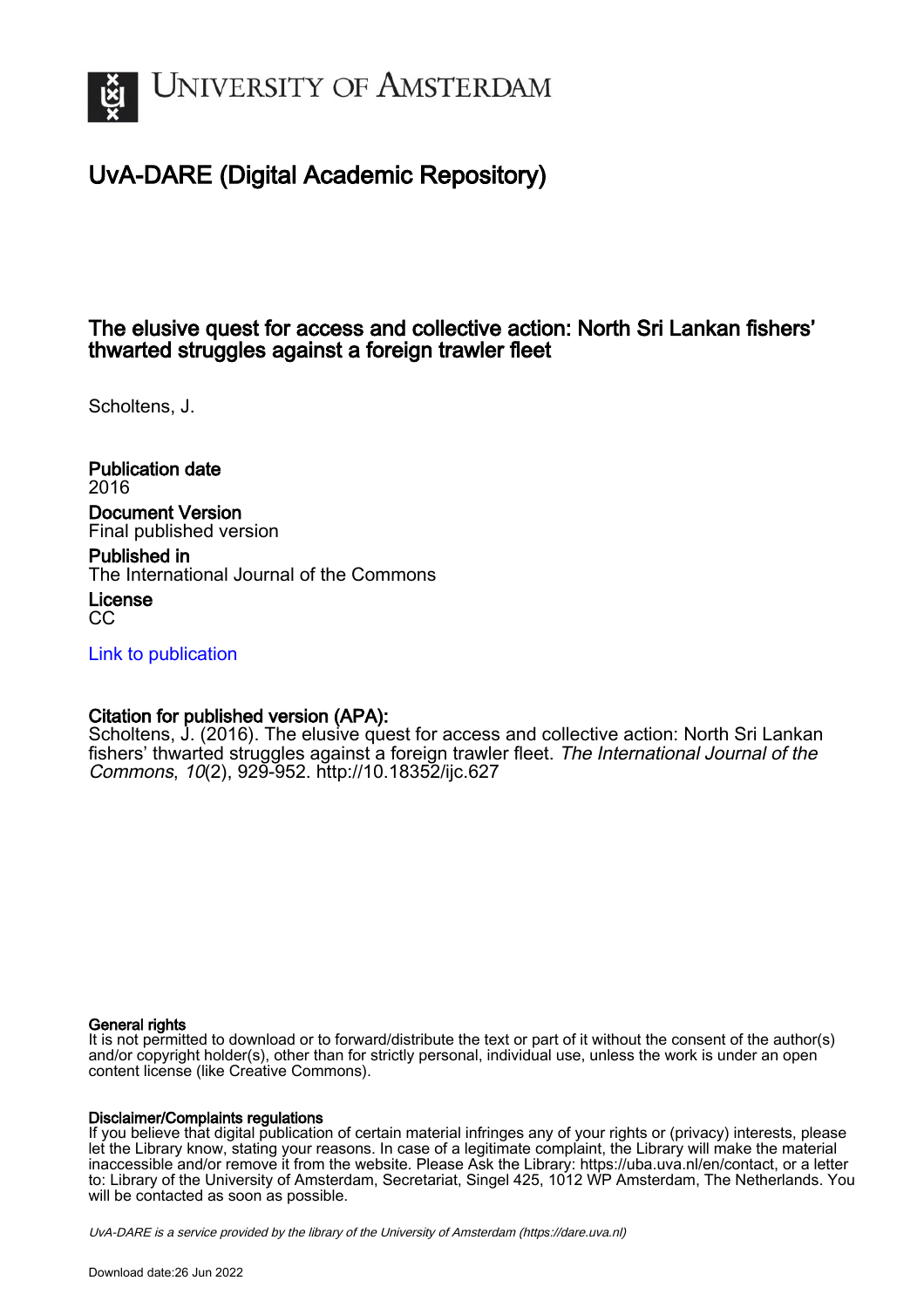International Journal of the Commons Vol. 10, no 2 2016, pp. 929–952 Publisher: Uopen Journals URL[:http://www.thecommonsjournal.org](http://www.thecommonsjournal.org) [DOI: 10.18352/ijc.627](http://doi.org/10.18352/ijc.627) Copyright: content is licensed under a Creative Commons Attribution 3.0 License ISSN: 1875-0281

## The elusive quest for access and collective action: North Sri Lankan fishers' thwarted struggles against a foreign trawler fleet

Joeri Scholtens

Amsterdam School for Social Science Research, University of Amsterdam, The Netherlands j.scholtens@uva.nl

**Abstract:** The purpose of this paper is to further the understanding of how unequal access to commons is (re)produced and contested. I do so by looking into the thwarted struggle of small-scale fishers in post-war Northern Sri Lanka to contest encroachment of an Indian trawler fleet. I contend that for understanding marginality in the commons we need to make two conceptual shifts in understanding resource access and collective action: one is from access as a bundle of rights to access as a bundle of powers ([Ribot and Peluso 2003\)](#page-22-0); and two is from collective action geared at fostering institutions for resource stewardship towards collective action geared at contesting marginalizing access mechanisms. This paper uses this political perspective to explain how Indian trawlers' superior technology and political agency allow them to illegally operate in Sri Lankan waters, and prevent North Sri Lankan fishers to rebuild a livelihood after decades of war. I subsequently demonstrate that fishers are unable to collectively challenge this status quo due to political repression by the Sri Lankan government, the post-war erosion of fisheries cooperatives, and fishers' inability to articulate and politicize their Tamil identity. This elusive quest for access and collective action has forced fishers into silent and cynical adaptation to the reality of trawler intrusions. I conclude that struggles for resource access are not only struggles for legitimate property rights, but also about the ability to influence the multiple mechanisms of access through processes of contestatory collective action.

**Keywords:** Collective action, fishing rights, militarization, resource access, resource conflict, social movements, transboundary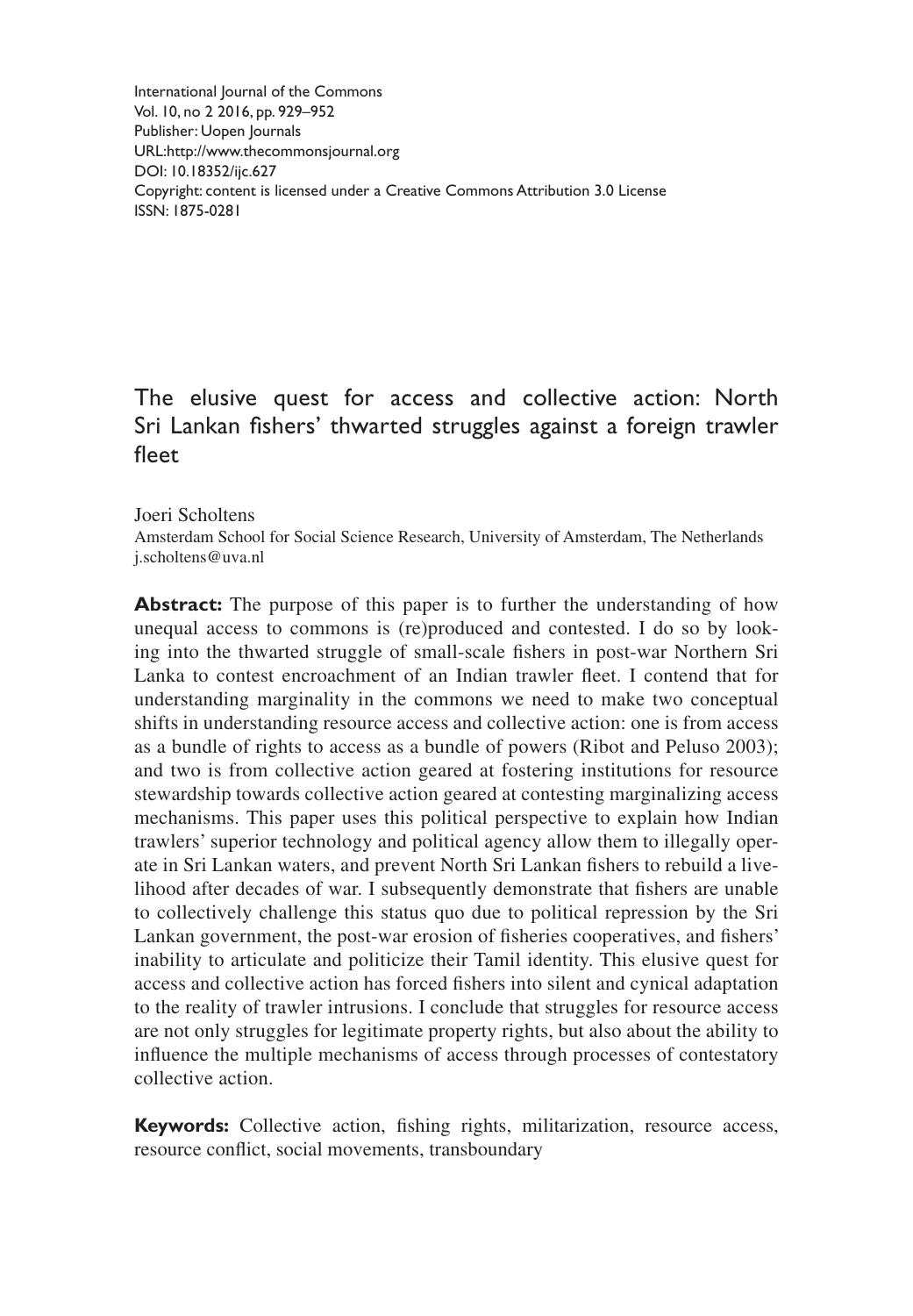**Acknowledgement:** I wish to thank the University of Jaffna (Department of Geography) and the University or Ruhuna (Department of Agricultural Economics) for their intellectual and logistical support and Nilam Hamead for his invaluable patience and accuracy as an interpreter. I wish to thank the Dutch research programme COCOON (NWO/WOTRO project W076830200) for funding this research. Finally I am grateful to Dr. Ajit Menon, Dr. Maarten Bavinck and Dr. Dennis Rodgers and three anonymous reviewers for their valuable comments on earlier drafts.

### 1. Introduction

Natural resources are frequently subject to contestation over access and control. Scholars have developed various conceptual frameworks to understand the mechanisms that enable and regulate resource access for users. New institutionalists such as Elinor Ostrom have analysed the conditions under which people develop institutions that allocate access rights. Political ecologists, on the other hand, have been interested in how power differences translate into inequalities of resource access and thus study the strategies that people employ to contest systems that undermine their rights and livelihoods. This paper, building on the friction between these approaches, enquires into the struggles of small-scale fishers to access fishing grounds when confronted with a foreign fishing fleet.

North Sri Lankan fishers<sup>1</sup> are struggling to regain access to their fishing grounds after 26 years of a debilitating civil war, during which Indian trawl fishers came to seize 'their' fishing grounds. In the current post-war era, North Sri Lankan fishers are fighting an uphill battle to regain control over their fishing grounds, which are still frequented by an Indian trawler fleet. In Sri Lanka's Northern Province, fishing is a major occupation, and one of the sectors hit hardest by the civil war between the Sri Lankan army and the guerrilla forces of the 'Liberation Tigers for Tamil Eelam'. The aim of this paper is to understand how, and to what effect, North Sri Lankan fishers struggle to gain access to their fishing grounds in the face of intrusion by technologically superior South Indian trawlers. I will deal with this question by looking into collective strategies adopted by fishers in Northern Sri Lanka.

Collective action in relation to resource use is usually studied with a focus on resource management, i.e. how resource users collectively devise institutions to achieve sustainable resource use. This form of collective action assumes a certain level of control over space as well as a 'sovereign self' [\(Agrawal 2008](#page-20-0)). With a large foreign fleet intruding into Sri Lankan fishing grounds, and with high levels of repressive militarization prevalent in the area, the assumption of such a 'sovereign self' is likely problematic. This paper will explore a more political perspective for

<sup>&</sup>lt;sup>1</sup> This refers to fishers living in the Northern Province of Sri Lanka, in particular in the districts Jaffna, Kilinochchi and Mannar.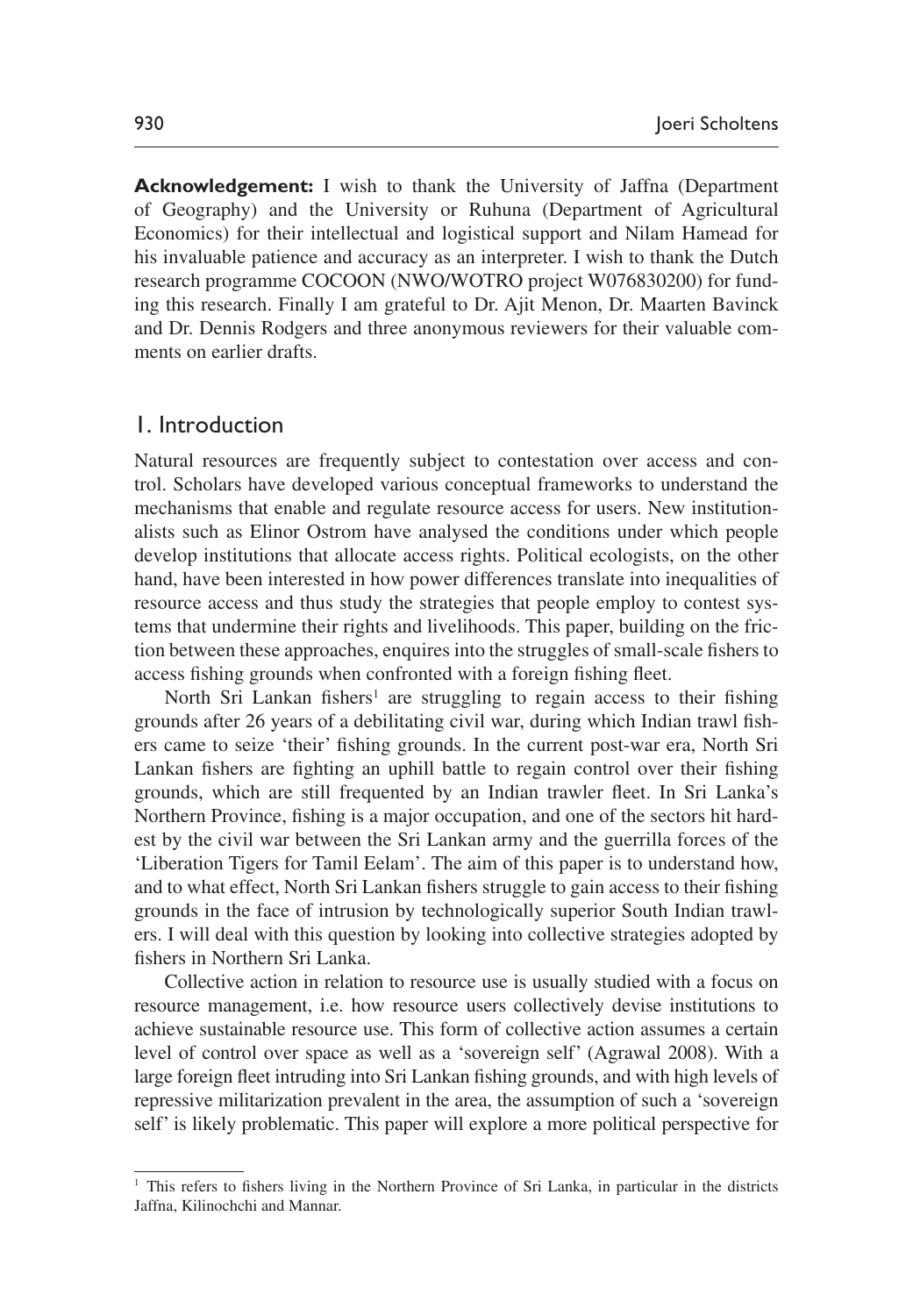understanding collective action processes in such contexts, focusing on the ability of fishers to mobilize and contest their exclusion from resource access. In the course of history, fishers have formed movements, unions and cooperatives in many countries and even in circumstances of extreme power asymmetries, they adapt, respond, strategize and search for opportunities to gain access (for an overview see [Kurien](#page-22-1) [2013](#page-22-1)). The conditions and manner in which they do so, and the consequences of their actions, should be central to the study of collective action [\(Jentoft 2007](#page-22-2)).

The next section theorizes competing approaches to resource access and collective action, after which Section 3 discusses fieldwork methodology. I subsequently contextualize the marginality of North Sri Lankan fishers in order to understand their inability to gain meaningful access to Palk Bay fishing grounds. Section 5 then discusses in detail the impossibility for North Sri Lankan fishers to engage in collective action, concluding that we require a more relational and political approach to access and collective action in order to understand the reproduction of marginality in commons settings.

### 2. Resource access and collective action

The purpose of this section is to develop a conceptual understanding of how unequal access to commons is (re)produced and contested. More specifically, I aim to understand how, and to what effect, small-scale fishers contest encroachment of competing foreign fishing fleets into their territories. I do so by engaging with different approaches to two key concepts: resource access and collective action. Building on the useful distinction in commons literature identified by Johnson  $(2004)$ ,<sup>2</sup> I contend that we need to make two shifts: one is from understanding access as a bundle of rights to access as a bundle of power [\(Ribot and](#page-22-0) [Peluso 2003\)](#page-22-0); and two is from collective action geared at fostering institutions for resource stewardship towards collective action geared at contesting power structures.

### **2.1. Access: right or ability?**

The precise meaning of 'access' to natural resources, and the mechanisms through which access is obtained has been the subject of much academic debate. I distinguish between two approaches: one that understands access in terms of rights and one that understands access in terms of abilities.

The first approach is a *rights based approach*. In their seminal article on property rights and fisheries, [Schlager and Ostrom \(1992\)](#page-23-0) posit that marine resources are managed through two operational-level property rights: access rights and withdrawal rights. Access is defined as "the right to enter a defined physical

<sup>2</sup> [Johnson \(2004\)](#page-22-3) makes a distinction between 'mainstream common property discourse' (which is mostly concerned with understanding conditions under which institutions can foster resource stewardship) and the more political and historically specific entitlement approach (which is normatively concerned with sustaining resource access for vulnerable groups).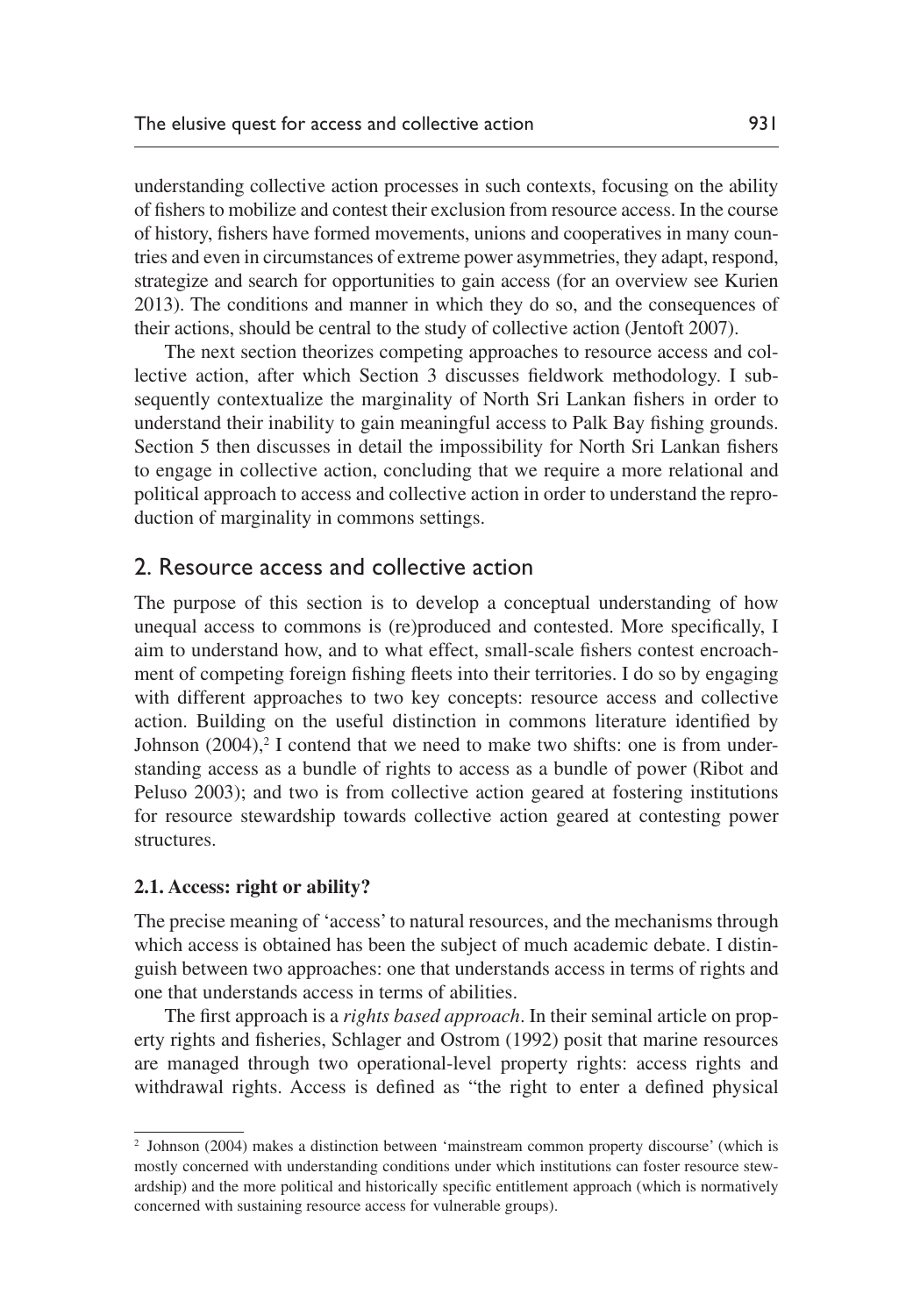property", whereas withdrawal refers to "the right to obtain the 'products' of a resource" (ibid., 250). Such property rights stem from rules, which are generally agreed-upon prescriptions that forbid or permit activities for a group of people [\(von Benda-Beckman et](#page-24-0) al. 2006). This approach presumes that people's access is the result of their property rights to a particular resource, and the legitimizing source of that right is anchored in laws of various kinds (customary or statutory, local, national or international).

However, outcomes of resource allocation and appropriation processes may be at odds with the allocation of rights. [Ribot and Peluso \(2003\)](#page-22-0) unpack why some are able to benefit from resources, regardless of whether they have rights to them. They define access as the *ability* to benefit from resources, rather than merely having the *right* to benefit, arguing that whereas property relations may be defined by rights, "access is about ability, a term that is akin to power" [\(Ribot and Peluso](#page-22-0) [2003, 155\)](#page-22-0). Similarly, [Sikor and Lund \(2009, 4\)](#page-23-1) emphasize that "people may hold property rights to some resources without having the capacity to derive any material benefit from them". To clarify their position, [Ribot and Peluso \(2003\)](#page-22-0)  define a range of possible 'mechanisms' through which people may gain, control and maintain access, apart from right-based mechanisms. These mechanisms are often determined by the relations between resource users with power holders and include access to technology, authority, knowledge and identity (ibid.). To explain why social actors have differential access to resources, the authors put forward the idea of a 'bundle of powers', as opposed to a 'bundle of rights'.3 This relational approach to access suggests that controlling access to resources is determined by individuals' and communities' relationships with other resource users and authority holders at various scale levels.

When fishing communities were isolated entities, access would likely have been a matter of negotiating access rights within the community, resulting in a form of self-governance outside the purview of the state. However, in an increasingly interconnected world, fishing communities are usually interlinked with and impacted by processes originating at supra-local levels ([Berkes 2008](#page-21-0); [Bavinck et](#page-21-1) al. 2014). Commons scholars have extensively engaged with the multi-level drivers of institutional erosion. [Berkes \(2008\),](#page-21-0) for example, argues that local level rules are necessary but insufficient to deal with commons management in a multi-level world. These observations have led to various prescriptive values around the notion of multi-level governance, such as building cross-scale partnerships and multi-layered, vertical and horizontal institutional linkages. While these normative assertions may provide some direction to governers, they may also easily conceal the mechanisms through which some users may be excluded from access ([Armitage 2008](#page-21-2)).

[Nayak and Berkes \(2011\)](#page-22-4) nicely illustrate this by asking 'whose rights and entitlements', 'who has power and control' and 'who take the decisions', pointing

<sup>&</sup>lt;sup>3</sup> This is not to suggest that rights are unimportant: "While rights may have no value at a certain point in time, the fact that they are somehow enshrined in legislation or recognized by some politico-legal institution may come in handy if circumstances change" ([Sikor and Lund 2009, 6](#page-23-1)).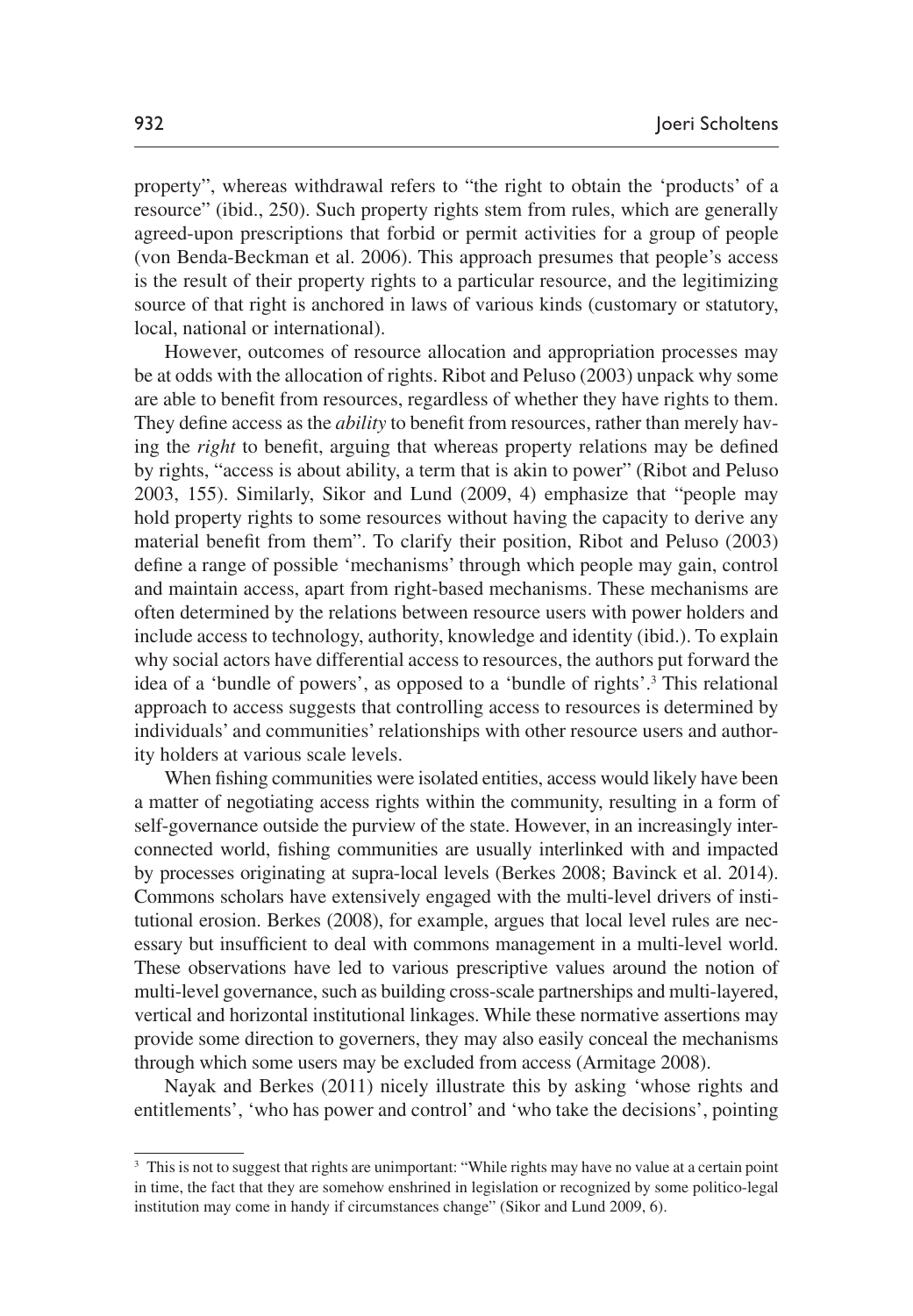out that interactions between actors at multiple scale levels often drive processes of 'decommonization', typically associated with dispossession and marginalization. A focus on how power is mediated across scales may help to understand how higher level political-economic forces often drive processes of marginalization [\(Blaikie and Brookfield 1987;](#page-21-3) [Adger et](#page-20-1) al. 2005) and why normative governance principles may often not become actualized in practice ([Armitage 2008](#page-21-2)). This also corresponds with [Agrawal's \(2014\)](#page-21-4) call for more research attention to how differentiated *outcomes* in commons settings are shaped.

### **2.2. Collective action: self-governance or contestation?**

Scholars concerned with collective action seek to understand under what conditions people are able to cooperate in pursuing shared goals and producing public goods. I distinguish two different approaches. The first approach departs from the game theoretical question of whether and how individual actors are able to overcome egoistic, free-riding behaviour and engage in collective action for producing public goods. In the context of common pool resources, Ostrom (1990) concludes that "[e]xtensive fieldwork has by now established that individuals in all walks of life and all parts of the world voluntarily organize themselves so as to gain the benefits of trade, to provide mutual protection against risk, and to create and enforce rules that protect natural resources" (Ostrom 2000, 138). This perspective on collective action has been widely used to "explain why and how individuals and groups, who rely heavily on specific natural resources, develop autonomous institutions for their management" (Bavinck et [al. 2014, 147\)](#page-21-1). This approach to collective action suggests a certain capacity for self-governance, in the sense of communities being capable of exercising control over their fishing grounds by establishing, implementing and monitoring rules, sanctioning violators, and curbing outsiders. Ostrom and others have identified a range of attributes of the resource, the community, institutions and the 'external environment' that make self-governance of natural resources through collective action likely to occur (e.g. [Agrawal 2001](#page-20-2)). Three of these preconditions are of immediate relevance to this paper: a clear definition of boundaries between user and non-users (principle 1), a minimal recognition of rights to organize by external government authorities (principle 7) and a nested system of governance if common pool resources exceed the local level (principle 8) (Cox et al. 2010).

Although Ostrom's approach to collective action has achieved wide recognition, it has also received critique for being too apolitical, too functionalistic and too ahistorical [\(Agrawal 2003](#page-20-0); [Johnson 2004](#page-22-3); [Hann 2013](#page-22-5); [Forsyth and](#page-21-5) [Johnson 2014;](#page-21-5) [Saunders 2014\)](#page-22-6). [Araral \(2014, 15\)](#page-21-6) argues that 'Ostrom's school of thought' is largely valid for "small-scale, locally governed commons, which have been relatively insulated from external factors and rapid states of change". [Agrawal \(2008\)](#page-20-3) adds to this by highlighting the limits of framing communities as 'sovereign subjects' as if they were operating in isolation from higher-level political structures and interests. Another critique relates to its focus on achieving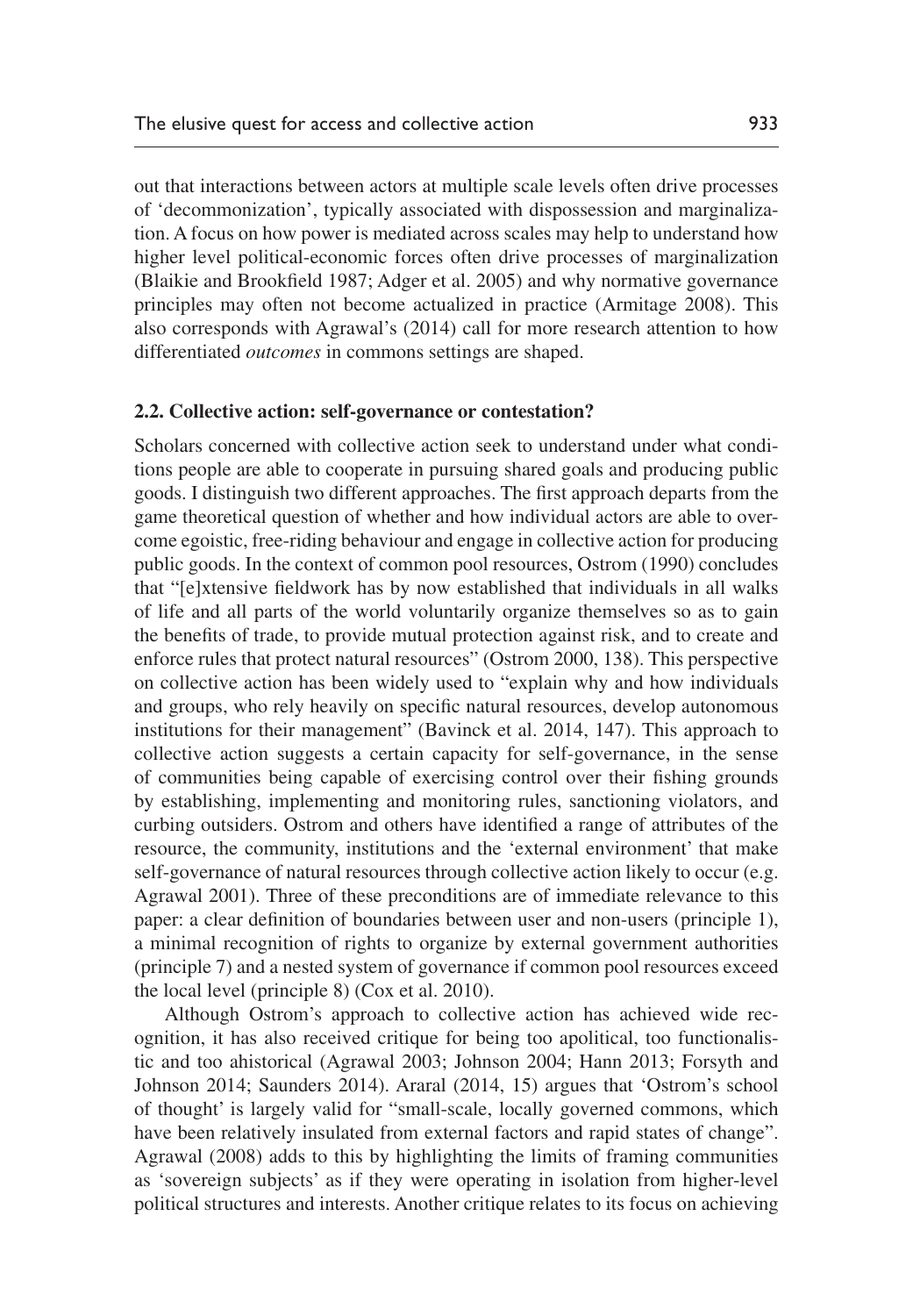ecological sustainability, which is problematic because "[t]here are reasonable grounds, building on contributions by scholars of resistance and subalternity – to think about other social aspirations and values that compete with sustainability – among them equity and political engagement" ([Agrawal 2008, 58](#page-20-3)).

These critiques bring us to a second approach to collective action, which has – to my knowledge – so far not been applied to the fisheries field. This approach questions how and under which conditions people engage in contestatory<sup>4</sup> collective action in the form of protests and social movements ([Tilly 1978;](#page-23-2) [Zald and](#page-24-1) [McCarthy 1979;](#page-24-1) [Tarrow 1998;](#page-23-3) [Piven 2008\)](#page-22-7). Here, collective action is understood as a typically contestatory strategy of ordinary people to pursue their claims for social justice against better-equipped opponents, whether in the form of large scale insurrections or in more covert forms of resistance ([Scott 1987\)](#page-23-4). "Collective action becomes contentious when it is used by people who lack regular access to representative institutions […] who behave in ways that fundamentally challenge others or authorities" [\(Tarrow 1998, 3\)](#page-23-3). I draw here on [Van Zomeren et](#page-23-5) al.'s [\(2008\)](#page-23-5) extensive review of the collective action literature and their identification of three key-conditions that can spur people's collective mobilization. These factors can serve as hints of where to look for understanding obstacles faced by resource users engaging in contestatory collective action.

– *Perceived injustice* – Following observations that neither objectively identifiable grievances nor relative deprivation predicted mass mobilization accurately, people's subjective feelings of injustice in terms of group-based inequality or deprivation came to be understood as a crucial factor spurring collective contestation ([Van Zomeren et](#page-23-5) al. 2008).

As [Sen \(2010\)](#page-23-6) has eloquently argued, despite considerable ambiguity pertaining to what perfect justice may entail, humans are typically very capable of identifying situations of strong injustice. In the context of fisheries, [Bavinck](#page-21-7)  [and Johnson \(2008\)](#page-21-7) argue that fishers' perceptions of injustice are triggered when they are unable to act upon locally ingrained fishing rights. Perceived injustices related to frustrated access rights may thus spur passionate responses and lead to furious collective agitation. Yet, while perceived injustice is important in understanding people's motivational drivers, it is unable to explain when and how collective action is ignited or repressed.

– *Perceived efficacy* – Resource mobilization theory interprets collective action not so much as a passionate response to experienced injustice, but rather as a calculated strategic undertaking. For grievances to be translated into collective action, it requires the availability of and access to organizational networks, the availability of leadership figures and other resources ([Zald and McCarthy](#page-24-1) [1979;](#page-24-1) [Rademaker 1993, 246\)](#page-22-8). While collective action can take place without

<sup>4</sup> The phrase 'contestatory collective action' has been used instead of the more common 'contentious collective action', to avoid the ambiguity whether it is the *process* of collective action or rather the *term* itself that is contested. I thank an anonymous reviewer for this suggestion.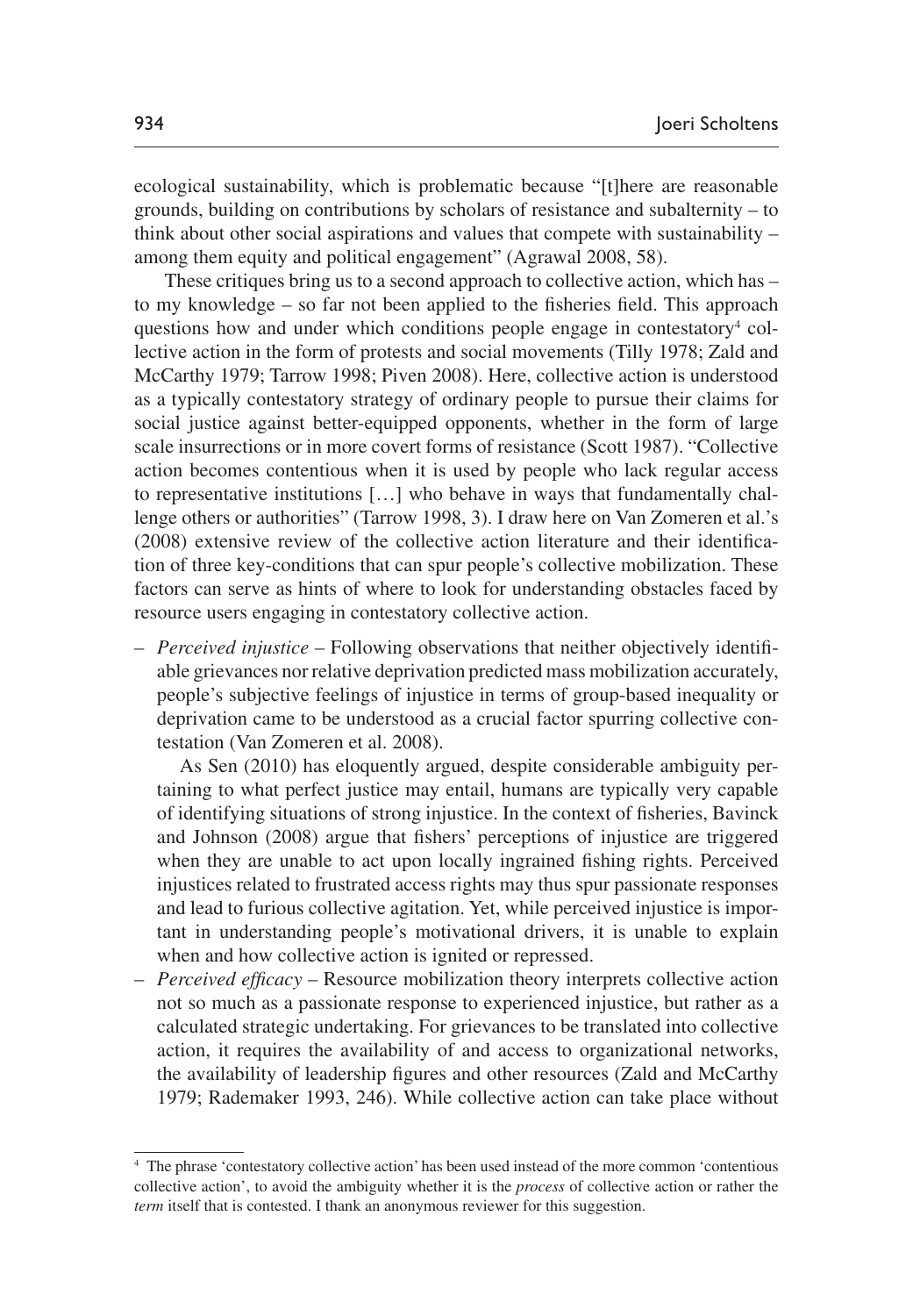an organization, its success will likely be limited to short-term mobilization for limited ends ([Kurien 2013](#page-22-1)). [Jentoft \(2014\)](#page-22-9) argues that small scale fishers must have an organization so as to speak with one voice and get others to listen, enhance their bargaining power, and engage in various forms of collective action. Focusing on collective action in high-risk contexts, [Loveman \(1998\)](#page-22-10) emphasizes the importance of linkages to churches, political parties, labour unions, universities, and NGOs to "provide potential activists in high-risk contexts with resources such as funding, information, and access to physical and symbolic space" (ibid., 484). Finally, people's expectations are seen as a critical factor in determining whether collective action is effective in achieving its goal(s) or not [\(Van Zomeren et](#page-23-5) al. 2008). Perceived efficacy thus "refers to a sense of control, influence, strength, and effectiveness to change a grouprelated problem" (ibid., 513).

– *Social identity* – Cultural approaches "highlight the rhetorical and performative work that organizers do to construct sensibilities and generate moral shocks that draw people into participation" [\(Jasper 2011, 289\)](#page-22-11). Social identity construction is argued to form a third necessary condition for collective action, since "[p]oliticized identity connects people to the structural plight of the disadvantaged group, resulting in an inner obligation to participate in social movement activities" ([Van Zomeren et](#page-23-5) al. 2008). Nicholls and Fiorito<sup>5</sup> argue that for social movements "storytelling is a strategic technique for constructing a political self that conforms to the established discourses of a struggle". An effective story is one in which the storytellers are portrayed as the victim of an injustice, which resonates with and creates a moral shock among a large audience. More specifically, [Li \(2000\)](#page-22-12) points out the importance of strategically articulating and positioning such stories around identity in a way that resonates with elite audiences.

#### **2.3. Synthesis: dynamic contestation of access mechanisms**

In order to understand how and to what effect small-scale user groups contest (processes leading to) marginalized access outcomes, I propose to take a political and relational approach to access and collective action. Resource users can secure access both by appealing to rights as well as through other structural and relational mechanisms. But such mechanisms and outcomes are not static, and when fundamentally incompatible with the fishers' notions of justice, these outcomes may become the object of contestatory collective action. Whether such collective agitation actually ignites, and whether it succeeds in having an impact on the various access mechanisms at play, hinges on its ability to develop collective organizational strength and mobilize around a politicized social identity, as well as a conducive political context ([Figure 1\)](#page-8-0). Institutional design principles are powerful to diagnose why institutions that allocate access rights are (un)able to lead

<sup>&</sup>lt;sup>5</sup> Nicholls W. and T. Fiorito. Workshop on Story-telling and Emotions. In: Short Intensive Course 'Resistance Politics: Microfoundations of collective action'. 21 May 2013, University of Amsterdam.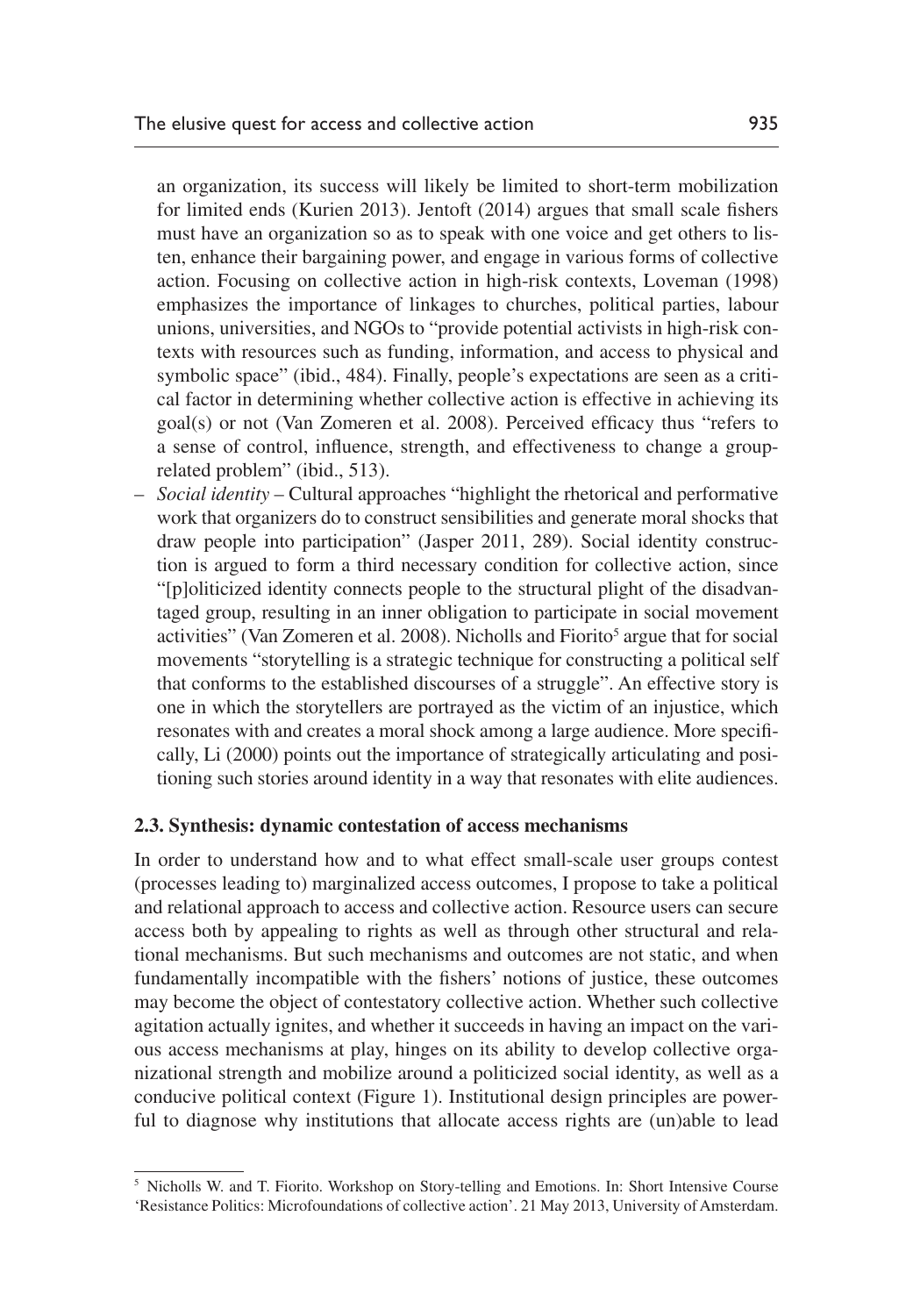

<span id="page-8-0"></span>*Figure 1: Dynamic scheme of access and collective action in a transboundary fisheries context.*

to effective resource stewardship, but they do not easily help in understanding underlying power-ridden struggles for access ([Johnson 2004\)](#page-22-3). I therefore argue that when we are primarily interested in why some groups are able to benefit from resources and others not, and how this changes over time, we need to study collective action more explicitly in terms of confrontations between unequal resource users, especially collective engagement with supra-local factors that allow or restrain ability to benefit from resources.

### 3. Methodology

Studying a transboundary fisheries conflict comes with the practical complication of having to be in two countries at the same time (with both a border and a sea in between), and with having to deal with actors at various scale levels. Being part of a larger research project (see Acknowledgement), my Indian colleagues focused on the trawler dynamics on the Indian side of the Palk Bay (e.g. [Menon et](#page-22-13) al. 2016; [Stephen 2015\)](#page-23-7), allowing me to focus on Northern Sri Lankan fisheries. This study builds on 14 months of mixed method fieldwork research in Northern Sri Lanka carried out in various periods between 2011 and 2014. First, I lived in three villages (Munai, Karainagar and Pesalai) for 20 days each so as to participate intensively in fishers' daily routines and discussions, both before going to, and after returning from the sea. Actually joining them to the sea was prohibited by the omnipresent navy. The villages were all heavily affected by Indian trawlers, but differed in their recent (war) history, social and religious profile and cooperative functioning. Second, my research entailed repeated interactions (20–30 times) with nine village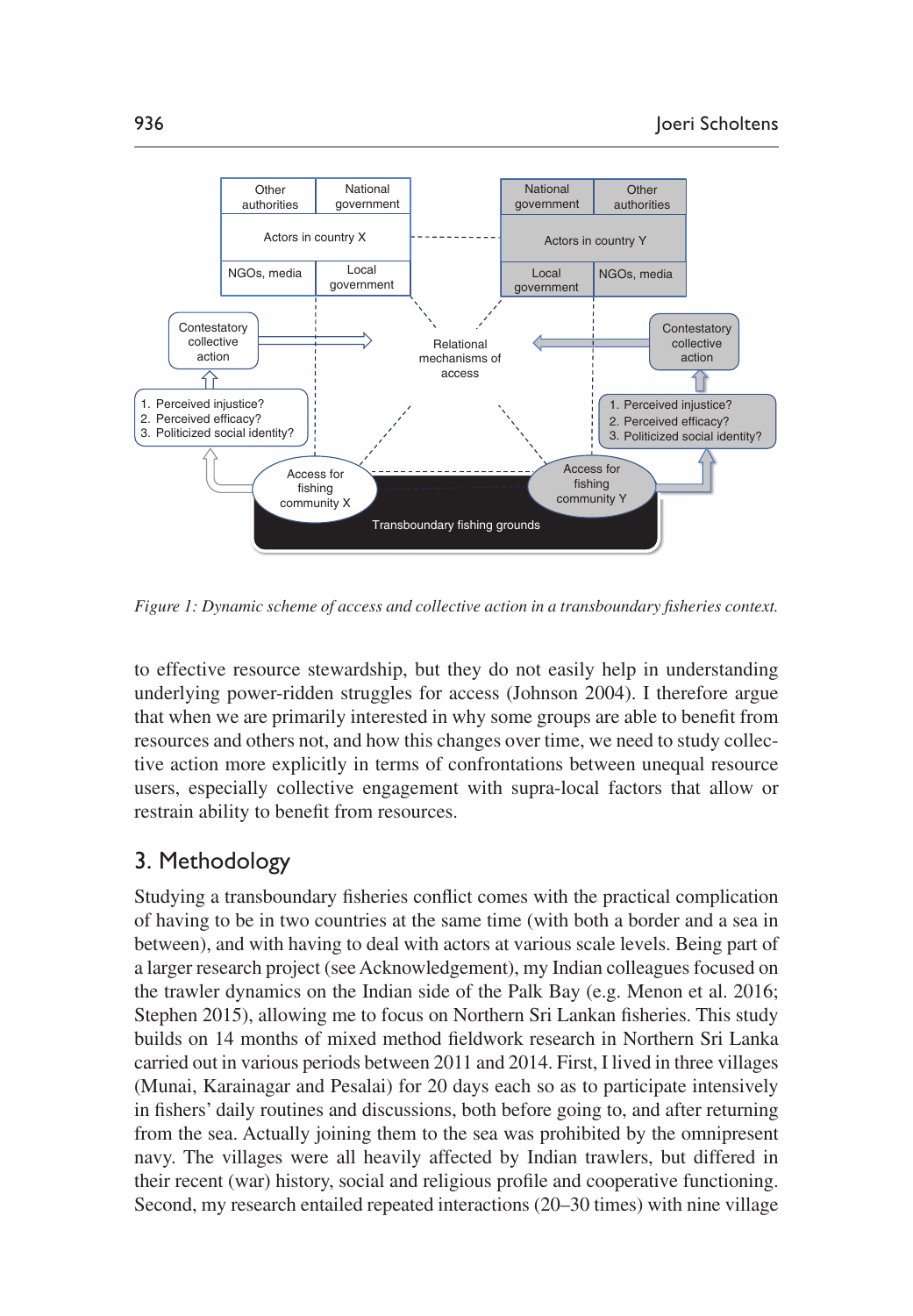and district level formal (cooperative) and informal fisher leaders. These interactions consisted both of open interviews and discussions, as well as participation in their meetings at the village, district and national level, and were aimed at understanding their strategic deliberations. Third, I undertook a daily monitoring of fish catches and profits of 12 boats (four boats each in three villages) for a one-year period (April 2012–March 2013), which allowed for a basic level of bio-economic grounding. Fourth, 117 interviews with 71 fish traders, village authorities, academics, government officials, politicians, NGO staff, activists and clergy at different levels were held to relate the fisher struggles to the wider political context.

The post-war context and transboundary setting provided specific research challenges. Given the sensitivity and rampant suspicion attached to the topic of Tamil mobilization ([Somasundaram and Sivayokan 2013\)](#page-23-8), winning fishing leaders' trust posed an obvious challenge. As Azmi et [al. \(2013, 109\)](#page-21-8) point out, "conducting interviews with silenced populations has implications for what can be addressed and what can be revealed by the fieldwork". As a priest from Point Pedro aptly explained: "it's a saying here that we only open our mouths for food" (6 November 2012). In terms of protecting respondents' anonymity, I never recorded interviews and rather worked on the basis of interview notes. In this paper I have kept the actual village names intact but ensured that quotes cannot be traced back to the respondent. I further dealt with these challenges by frequently returning to the same places and the same fisher leaders, and by spending a lot more time than originally anticipated discussing technical (i.e. less sensitive) topics such as fishing gears and seasonality which slowly built relationships of trust.

### 4. Elusive access amidst political repression and foreign trawlers

This section aims to explain why North Sri Lankan fishers, despite being in the possession of fishing equipment and being endowed with fishing rights, have been unable to gain meaningful access to the Palk Bay. The fisheries sector in Sri Lanka's Northern Province consists of 11,800 fishing boats and employs 39,400 active fishers (Government of Sri Lanka 2013). If indirect employment is included approximately 20% of the province's population is dependent on the sector. Looking at the number of fishers and boats in operation and the level of fish catches, one could argue that the fisheries sector in Northern Sri Lanka had by 2013 'recovered' from the civil war, as they had passed pre-war levels.<sup>6</sup> In socio-economic terms, however, the sector is a mere shadow of its pre-war self, when it was flourishing and boat owners generally enjoyed a high economic status [\(Bavinck 2015\)](#page-21-9). Based on data from three selected villages in Northern Sri Lanka, [Table 1](#page-10-0) highlights the current marginal economic status of the sector, with

<sup>6</sup> Fish catches increased to 83,000 mt in 2013, compared to 76,000 mt in 1983. However, during the same period, in Sri Lanka as a whole fish production tripled (Government of Sri Lanka 2013) [http://](http://www.fisheries.gov.lk/content.php?cnid=ststc) [www.fisheries.gov.lk/content.php?cnid](http://www.fisheries.gov.lk/content.php?cnid=ststc)=ststc.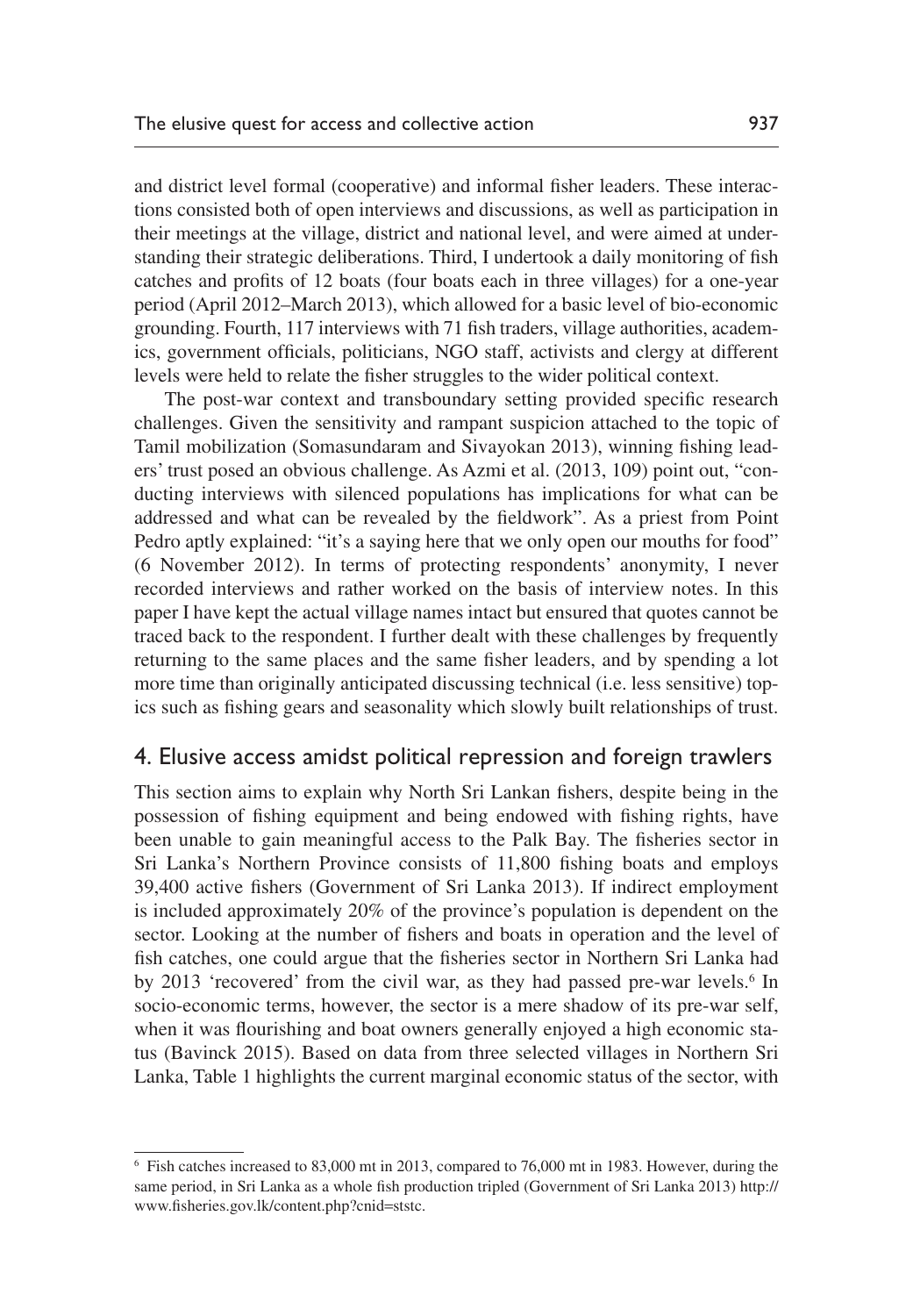|                                                | Munai                                   | Karainagar                              | Pesalai <sup>b</sup>                    |
|------------------------------------------------|-----------------------------------------|-----------------------------------------|-----------------------------------------|
| No. of fishing families                        | 440                                     | 135                                     | 622                                     |
| No. of FRP boats (not all active)              | 210                                     | 43                                      | 230                                     |
| Frequency of fishing (trips/boat/year)         | 119                                     | 221                                     | 190                                     |
| Catch volume (tons/boat/year)                  | 9.12                                    | 7.36                                    | 181                                     |
| Sardine/herring as % of annual catch<br>volume | 30                                      | 76                                      | 94                                      |
| Catch value - fuel costs (USD/boat/<br>year)   | $7092 - 1633 = 5459$<br>$(2-3$ fishers) | $8502 - 1845 = 6657$<br>$(2-3$ fishers) | 24,639-12,157=12,482<br>$(5-8$ fishers) |

<span id="page-10-0"></span>*Table 1: Fishing activity details of an average FRP fishing boat*<sup>a</sup>  *in three North Sri Lankan villages.*

Source: author's data collection.

a Fiberglass reinforced plastic (FRP) boats (18 feet) with outboard engines (9–25 hp) are the most commons boats used in Northern Sri Lanka.

b The significantly higher figures in Pesalai are the result of purse seining. Higher fuel and labour costs make that per capita incomes are similar to the other two villages.

an average fisher making around 2000 USD per year,<sup>7</sup> less than half of an average Sri Lankan rural household. Fishers argue consistently that catches are poor and declining, dominated by low value sardine, which results in building up increasing debts. The dire condition of the sector is the result of a complicated intersection of both post-war militarization and fishers' associated lack of political access, and the intrusion of Indian trawlers.

#### **4.1. Post-war militarization**

Fisheries do not exist in sectoral isolation, but are shaped by and intertwined with the larger regional political economy. The victory of Sri Lankan armed forces over the Liberation Tigers of Tamil Eelam (LTTE) in May 2009 marked an end to decades of armed conflict. Contrary to optimistic predictions, the end of the civil war did not make way for a process of dialogue, introspection and reconciliation to come to terms with the brutalities of the recent past. Capitalizing on having crushed the LTTE, the government established a totalitarian corporatist State [\(David 2013\)](#page-21-10), in which Sinhala chauvinist forces had a free hand to triumph over Tamil and Muslim minorities who hold second rank citizenship. The regime was also characterized by a high level of militarization, by which I mean the increasing control of armed forces over public institutions to guard regime interests ([Kadirgamar 2013\)](#page-22-14). In 2014, it was estimated that between 80,000 and 200,000 armed forces personnel8 were stationed in the Northern Province (with a

<sup>7</sup> Income was calculated as catch value minus fuel costs minus depreciation and maintenance divided by the number of fishers involved.

<sup>8</sup> Faced with international pressure to demilitarize, figures of military presence are highly controversial and vary considerably. See explanation see [http://blog.crisisgroup.org/asia/2014/03/25/the](http://blog.crisisgroup.org/asia/2014/03/25/the-forever-war-military-control-in-sri-lankas-north/)[forever-war-military-control-in-sri-lankas-north/.](http://blog.crisisgroup.org/asia/2014/03/25/the-forever-war-military-control-in-sri-lankas-north/)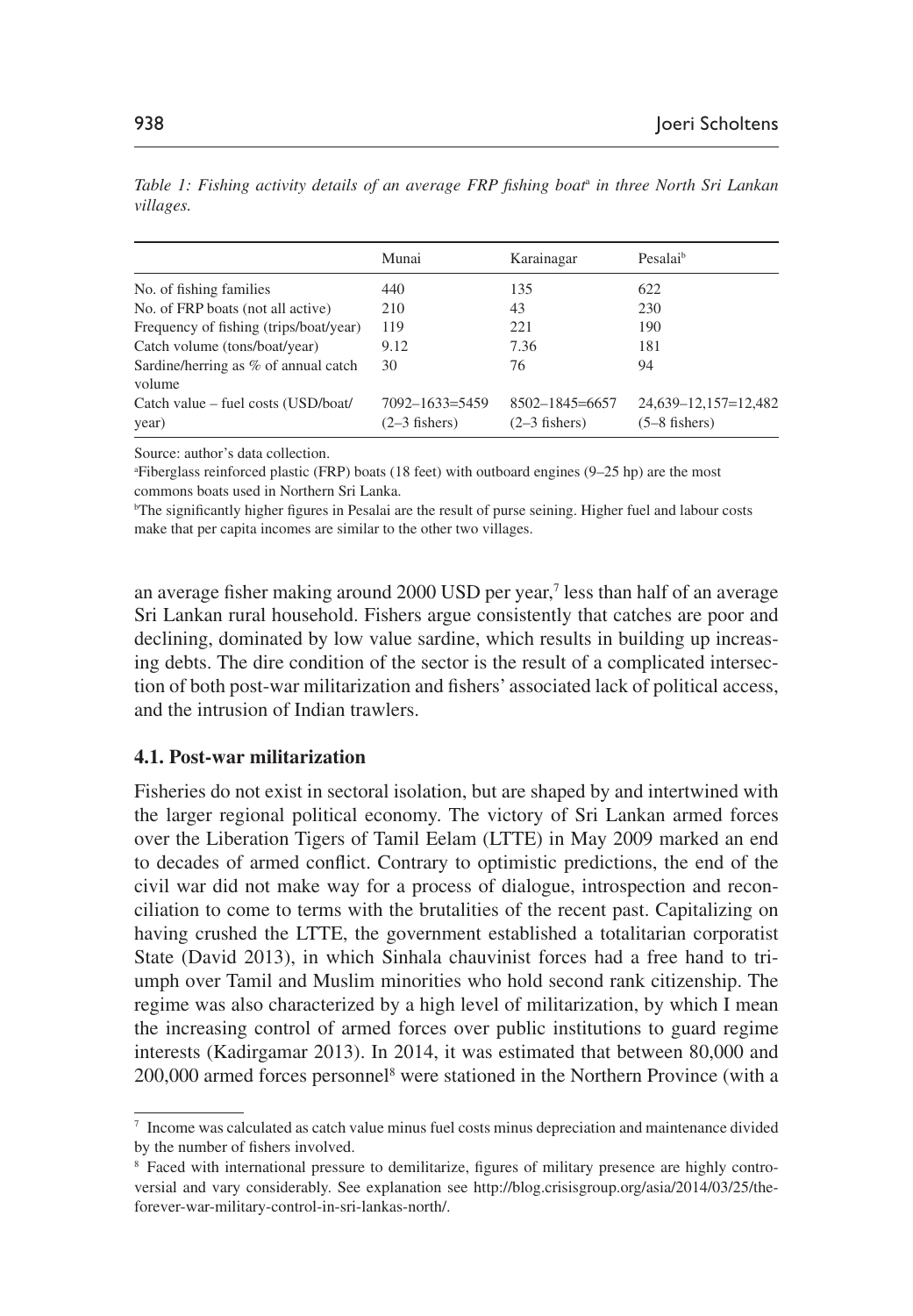total population of about one million). The post-war military project to monitor and control the lives of people in the north has continued and reinforced the wartime atmosphere of suspicion and fear. The ubiquitous, overbearing and intimidating presence of the military, in conjunction with non-uniformed intelligence agents, co-opted former LTTE cadres, and other recruited informants has created a suffocating climate of surveillance ([Kadirgamar 2014](#page-22-15)).

Fisher communities have arguably been among the worst hit civilian victims of the war. As [Shanmugaratnam \(2003, 24\)](#page-23-9) explained during the war, "the pass system, restrictions on mobility and harassment in the name of security checks by Navy personnel made them feel like aliens and poachers in their own fishing areas". Since 2010, the number of villages for which fishers require a Navy-issued fishing pass has decreased significantly, and spatial and temporal restrictions on mobility have been lifted. Yet, the armed forces continue to have a highly visible presence in all fishing villages, allegedly to combat smuggling of narcotics and provide security along the coast and at sea. Although the military hardly restricts fishing activity per se, several areas of the Northern Province coast are still designated as High Security Zones. This meant that in 2014, 90,0009 people were still internally displaced, many of them from fishing communities. Also, most of the proper harbours<sup>10</sup> are used by the Navy and are therefore inaccessible to fishers who are interested in acquiring slightly larger offshore fishing boats. Then, in some places the authorities provided privileges to migrants from Southern Sri Lanka, for example a *de facto* monopoly on exploiting the lucrative sea cucumber. Finally, at a subtler but equally significant level, its presence stifles opportunities for fisher organization amidst a culture of fear and backs up political interference in fisher institutions (see Section 5).

#### **4.2. Transboundary intrusions into Sri Lankan waters**

While the International Maritime Boundary Line (IMBL) between India and Sri Lanka was established in bilateral agreements in 1974 and 1976, in practice fishers from both countries continued to operate without restrictions across the Palk Bay ([Vivekanandan 2011\)](#page-23-10). There were occasional tensions over fishing technology, but regular interaction on the mid-sea island of Katchchativu (ibid.) as well as quick crossovers to Tamil Nadu for trading goods and watching the newest popular Tamil movies had created an overarching sense of brotherhood. The onset of civil war in 1983 radically changed this scenario in two ways. First, the border became securitized and cross-border fishing by Indian trawlers became entrenched in the dynamics of civil war that also played out at sea. For example, the LTTE regularly used the Indian trawlers as cover and for transporting goods and people across the bay [\(Gupta and Sharma 2008\)](#page-21-11). The Sri Lankan

<sup>9</sup> [http://www.internal-displacement.org/south-and-south-east-asia/sri-lanka/2014/almost-five-years](http://www.internal-displacement.org/south-and-south-east-asia/sri-lanka/2014/almost-five-years-of-peace-but-tens-of-thousands-of-war-displaced-still-without-solution/)[of-peace-but-tens-of-thousands-of-war-displaced-still-without-solution/](http://www.internal-displacement.org/south-and-south-east-asia/sri-lanka/2014/almost-five-years-of-peace-but-tens-of-thousands-of-war-displaced-still-without-solution/).

<sup>10</sup> i.e. Kankesanturai, Karainagar, Point Pedro, Myliddy and Talaimannar.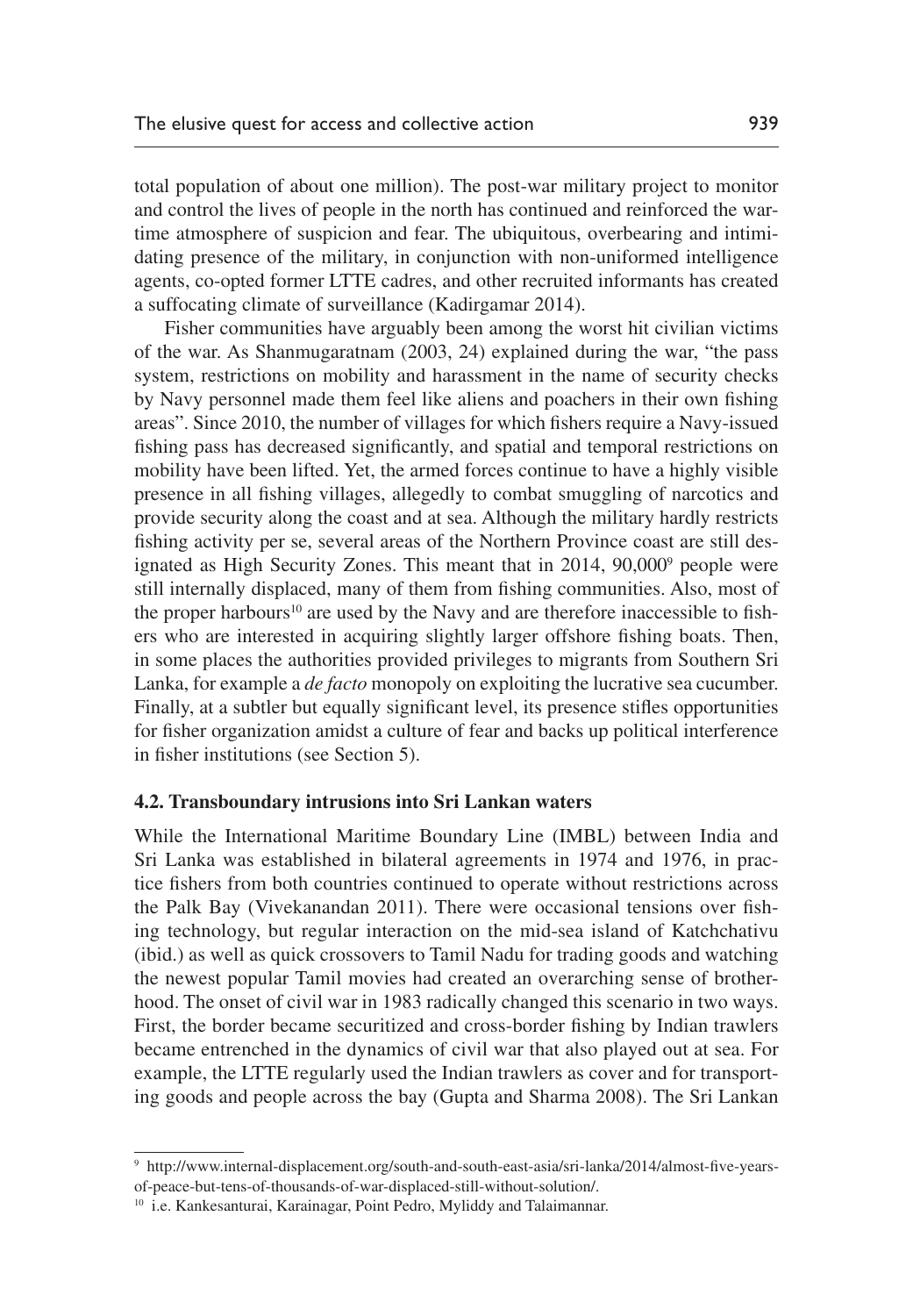Navy therefore considered Indian trawlers a significant security treat and was permitted to open fire against encroaching boats as per a government decision in August 1984 ([Hettiarachchi 2007](#page-22-16))<sup>11</sup>. Related to the securitization with the onset of the war, while the North Sri Lankan fishing sector was crippled due to heavy restrictions, in Tamil Nadu the trawler fleet rapidly expanded aided by State modernization subsidies [\(Bavinck 2001](#page-21-12); [Menon et](#page-22-13) al. 2016). The limited size of the Palk Bay and the abundance of prawn resources across the IMBL compelled Indian trawlers to increasingly operate in North Sri Lankan waters on which they became dependent over time.

When Sri Lankan fishers resumed their operations during the cease-fire period (2002–2006) and especially after 2009, they were confronted by the presence of approximately 2000 trawlers frequenting their waters [\(Scholtens et](#page-23-11) al. 2012). The small Sri Lankan boats stand no chance against the 32–60 ft trawlers, which are equipped with engines up to 200 hp. Sri Lankan fishers have furiously opposed the trawlers on legal, ecological and social justice grounds. Tamil Nadu trawl operators, however, have consistently argued that they enjoy traditional fishing rights in the Palk Bay and that the legal basis of the maritime boundary agreements is slippery [\(Menon et](#page-22-13) al. 2016).

[Figure 2](#page-13-0) illustrates how fishers from different parts of Northern Sri Lanka are confronted with trawlers from various parts of Tamil Nadu. While the sizable Sri Lankan Navy should technically be capable of stopping trawl fisher incursions,<sup>12</sup> since 2011 the Navy's activity has been limited to chasing away trawlers using beam lights, and on occasion arresting trawl fishers.<sup>13</sup> Whenever such arrests occur, it is typically followed by intense agitations by trawler owners that eventually result in India's Prime Minister and Sri Lanka's president resolving matters by releasing Indian fishers. This is a reflection of the politics of scale exercised by Indian trawler owners, who have consistently and effectively lobbied high level politicians to lash out against the Sri Lankan government for the allegedly brutal behaviour of its Navy [\(Stephen et](#page-23-12) al. 2013).

In terms of access, North Sri Lankans now live in the ironic situation, that while enjoying fishing rights after 30 years of war, they are unable to really 'benefit from the Palk Bay resources' in the face of a powerful trawler fleet. Reasons for this include Indians' superior trawler technology, their considerable political agency and access to authority, the mobilization of India's regional hegemony and the successful exploitation of ethnic identity politics in which the Sri Lankan Navy is framed as aggressive oppressor rather than as border guard. Sri Lankan fishers, on the contrary, neither have access to technology, nor to political agency at the local or national level. It is these dynamic mechanisms that explain the marginal access of North Sri Lankan fishers. Their limited ability to contest these mechanisms are elaborated in the next section.

<sup>&</sup>lt;sup>11</sup> The latest report of Indian fishers being allegedly killed stems from April 2011, when four fishermen from Rameshwaram disappeared.

<sup>&</sup>lt;sup>12</sup> Personal communication with a Navy officer, January 2014.

<sup>&</sup>lt;sup>13</sup> For details on trawler arrests see [Scholtens \(2015\)](#page-23-13).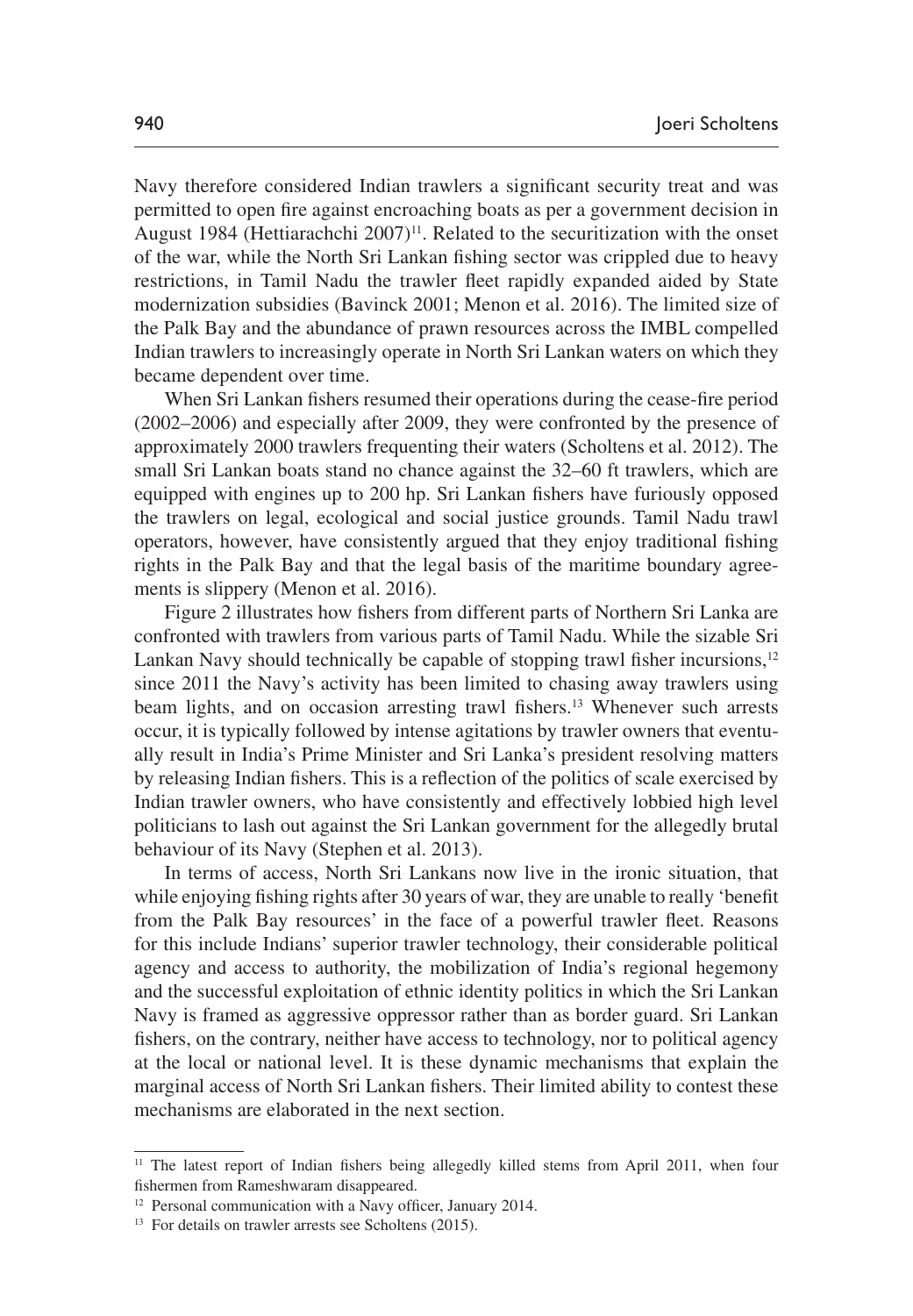

<span id="page-13-0"></span>*Figure 2: Graphical representation of the Palk Bay. The dotted arrows represent the origin and direction of Indian trawlers.*14 *The rectangles indicate three case study villages. Source:* modified from University of Jaffna, Dept. of Geography.

# 5. Limitations to fishers' collective action

This section aims to understand limitations to effective forms of collective action among fishermen, building on the three preconditions for contestatory collective action as introduced in Section 2.

### **5.1. Perceived injustice**

North Sri Lankan fishers are furious about Indian trawling intrusions for at least four reasons. First, Indian trawl fishers catch a disproportionate amount of fish

<sup>&</sup>lt;sup>14</sup> There are no precise data on the number of boats crossing into different parts of Sri Lankan waters. The arrows are based on anecdotal information from Indian and Sri Lankan fishers, direct observation and interviews with the Sri Lankan Navy.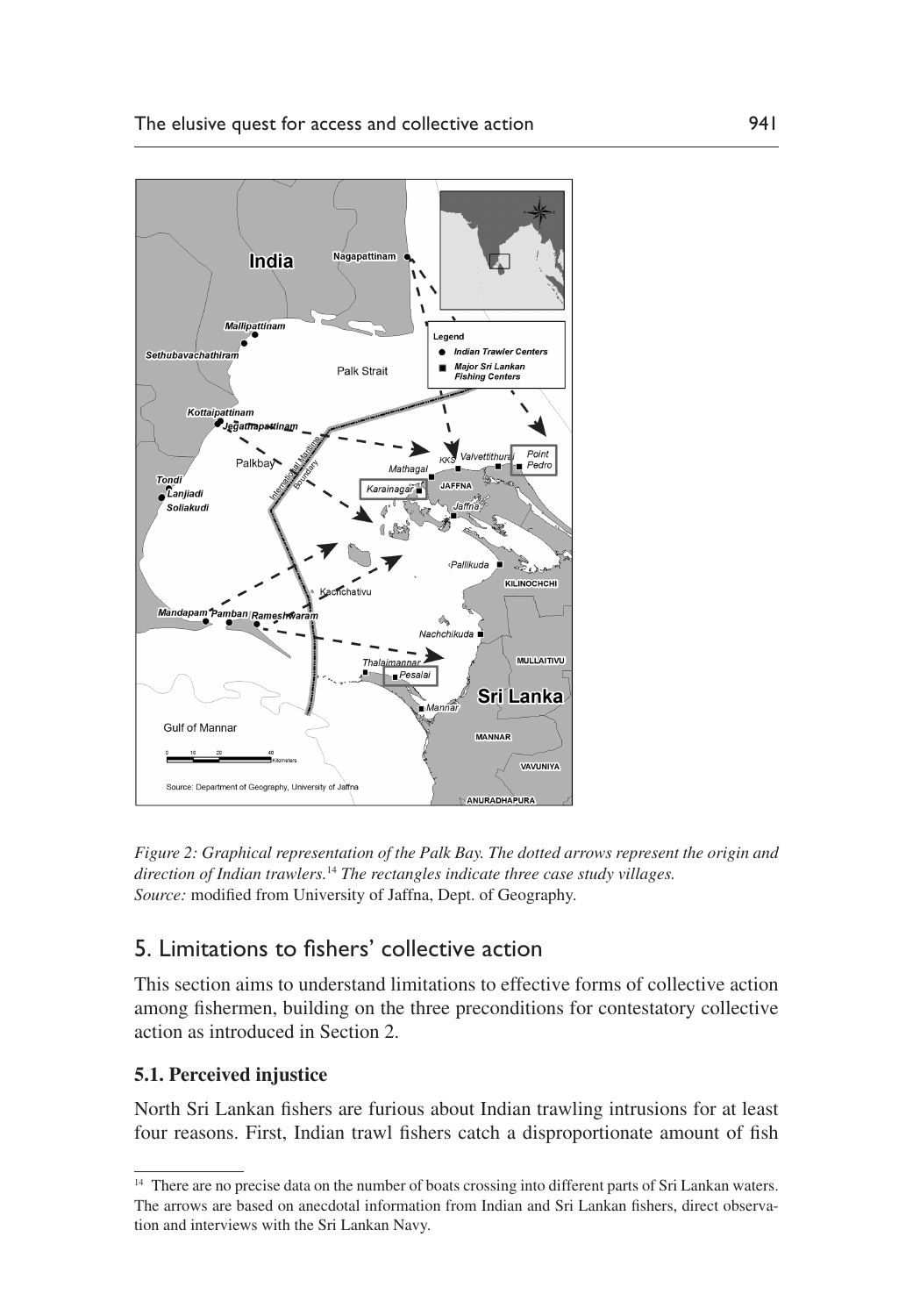to the detriment of their own catches. "When they come it's like a city of lights. It's as if they are breaking into our house and stealing our belongings" (Fisher in Pesalai, March 2012). Second, trawlers come during the darkness of night and regularly destroy local fishers' nets, causing enormous financial losses<sup>15</sup>:

"The trawler problem is very real here, with every day the uncertainty being there. […] We are lost. Last month alone five people already lost their nets: they can't go fishing anymore" (Fisher leader Munai, 19 February 2012).

Due to this risk, fishers often stay home or resort to less profitable operations very close to the coast.

"These trawlers are hitting hard on our stomach; for 20 years we weren't allowed to fish, now we are [allowed to go], but we can't […]. The problem with the trawlers is that they come without lights because they're afraid of the navy. But that's why we can't see them in advance and take measures" (group of elderly Fishers in Munai, 8 March 2012).

Third, echoing international concerns with trawl gear (Pauly et al. 2002), fishers are furious about the practice of bottom-trawling which, they argue, turns the sea bottom into a lifeless desert. Finally, North Sri Lankan fishers feel betrayed because: "Indian fishers come here freely, while we need a fishing pass to even put our feet into the sea" (Fisher Pesalai, 25 October 2012).

The latter argument demonstrates that fishers' frustrations are not about material interests alone. As argued in Section 2.3, fishers' perceptions of injustice are triggered when they are unable to act upon locally ingrained fishing rights. Based on longitudinal research on fishing rights in Northern Sri Lanka, [Bavinck \(2015\)](#page-21-9) argues that territorial user rights have survived the war and are still subscribed to by the fisher cooperatives. The intrusion of foreign trawlers challenges these customary held territorial rights, causing outrage and a strong feeling of injustice.

In this situation of intensely violated rights in addition to material deprivation, one may intuitively expect fishers to engage in strong collective agitation. As demonstrated in [Table 2,](#page-15-0) fishers have indeed mobilized in several occasions in the form of demonstrations, strikes, petitions, press conferences and even the hijacking of trawlers. The next sections will explain, however, why these agitations remained utterly marginal in terms of changing access outcomes in the Palk Bay.

### **5.2. Perceived efficacy 1: militarization and disillusion**

In the immediate aftermath of the war, fishers had expected a new form of freedom and fisher leaders had actively discussed ways to curb trawlers. In a remarkable turn of events, in February 2011, fishers hijacked 25 trawlers that were fishing close to their coastline. Trawlers had destroyed many of their nets in the preced-

<sup>&</sup>lt;sup>15</sup> The FCS in the village of Karainagar estimated that in 2010 and 2011 alone, approximately 23,000 USD of damage was done to fishing nets, resulting in many families incurring debts.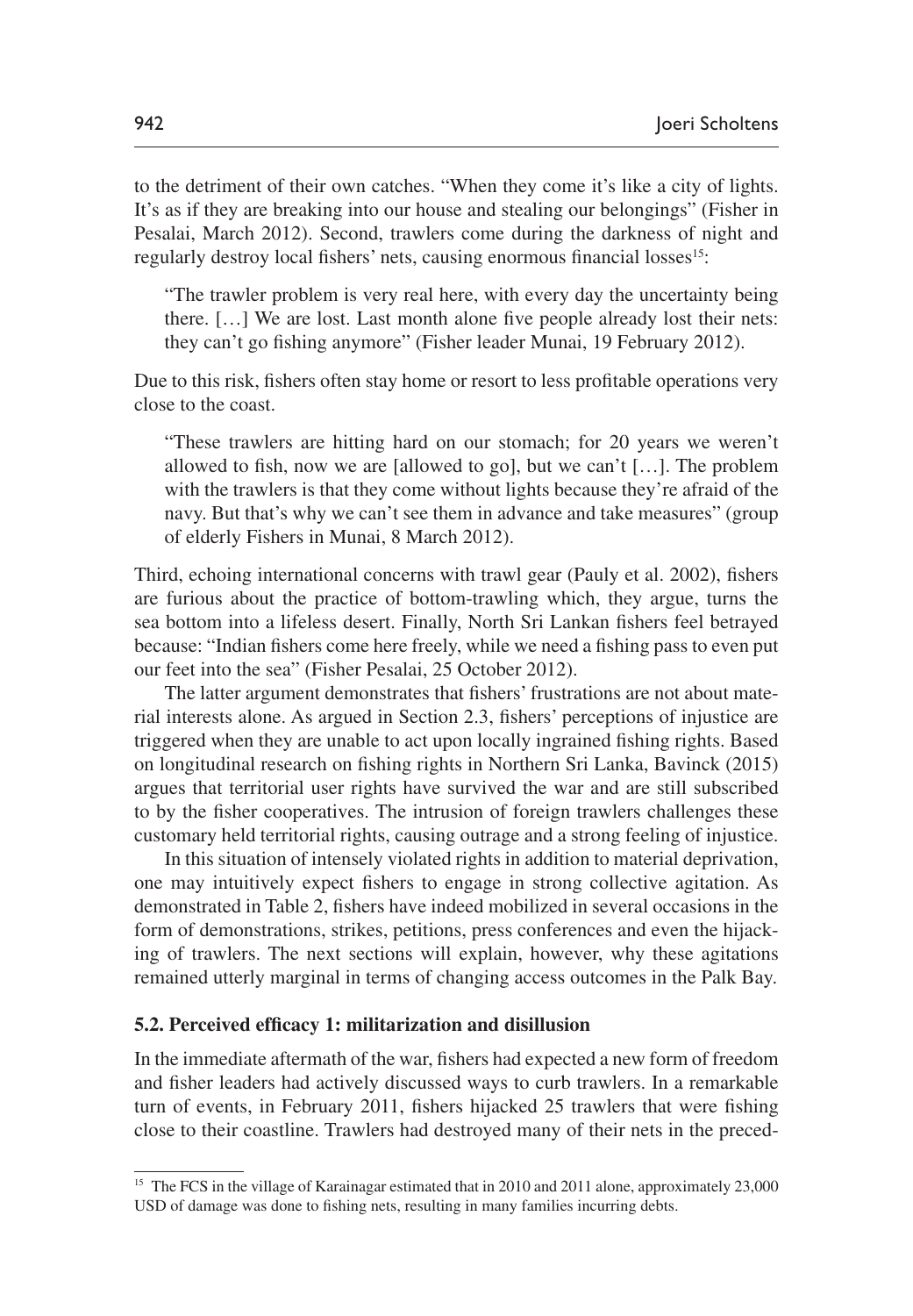| Date      | Instances of collective agitation                                                         |  |  |
|-----------|-------------------------------------------------------------------------------------------|--|--|
| Feb-11    | Point Pedro and Mathagal fishermen apprehend 25 Indian trawlers                           |  |  |
| Feb-11    | Fishermen demonstrate in front of Jaffna's Indian High Commission against Indian trawlers |  |  |
| $Mar-11$  | Fisher leaders hand over petition to Indian High Commission and hold press conference     |  |  |
| $Sep-11$  | Mannar fishermen protest against Indian trawlers and hold press conference                |  |  |
| $Oct-11$  | Media briefing regarding Indian trawlers problem by Mannar fishers                        |  |  |
| $Oct-11$  | Fisher leaders meeting in Jaffna North to plan large demonstration                        |  |  |
| $Oct-11$  | Jaffna fisher leaders write letter to Tamil Nadu Chief Minister                           |  |  |
| $Nov-11$  | Point Pedro fishers try to hijack trawlers but get arrested by SL navy                    |  |  |
| $Dec-11$  | Mannar FCS protest and strike regarding fishing pass and trawler encroachment             |  |  |
| $Jan-12$  | Jaffna leaders hand over petition to former Indian president Abdul Kalam                  |  |  |
| $Feb-12$  | Fishermen from Northern Jaffna strike regarding fuel price hike                           |  |  |
| $Feb-12$  | Demonstration against Indian trawlers in Mannar, geared at Gov. Agent and Fisheries Dept. |  |  |
| Apr- $12$ | Demonstration in Jaffna North with 14 FCS against Indian trawlers                         |  |  |
| $Nov-12$  | Demonstration by Jaffna district fishers in front of IHC and District Secretariat         |  |  |
| $Jan-13$  | Fisher leaders explain their plight to French ambassador                                  |  |  |
| $Feb-13$  | Mannar cooperatives organize protest against Indian trawlers                              |  |  |
| $Mar-13$  | Mannar Union holds demonstration against local and foreign destructive fishing practices  |  |  |

<span id="page-15-0"></span>*Table 2: Instances of collective agitation by North Sri Lankan fishers (2011–2013).*

ing months, adding to earlier frustrations as the straw that broke the camel's back. Crucially, fisher leaders had been able to secure implicit guarantees from politicians and security forces that they would not be punished for taking such action. The action was significant in terms of media attention, even though trawlers were released after three days following high-level intervention. In October 2011 fishers tried to take similar action, but this time the 33 fishers involved were arrested by the Sri Lankan Navy for planning to hijack Indian trawlers. This has had implications for further plans:

"We could tell the fishers to go and catch the trawlers… they can do so immediately…. But the navy orders us not to do this. If we really call to catch them we'll end up on the list of disappeared people" (Point Pedro Fisher leader, 7 November 2012).

This incident is illustrative for post-war Jaffna, where a close and hardly accountable network of military, politicians and intelligence maintain stringent control over civil affairs. The strategic role of the Tamil fishers in the LTTE militancy may have caused authorities to be particularly suspicious of collective engagement of the fishing communities. The following quotes are illustrative for this suffocating surveillance climate and associated fear:

"Within a few hours officers from the armed forces had come to enquire about why we had not asked permission for doing this [announcing a strike] ... If you strike, you have to inform the Navy; but they would not allow us to go on strike. So now how can we launch a strike? I hardly dare talk" (FCS officer Point Pedro, 20 February 2012).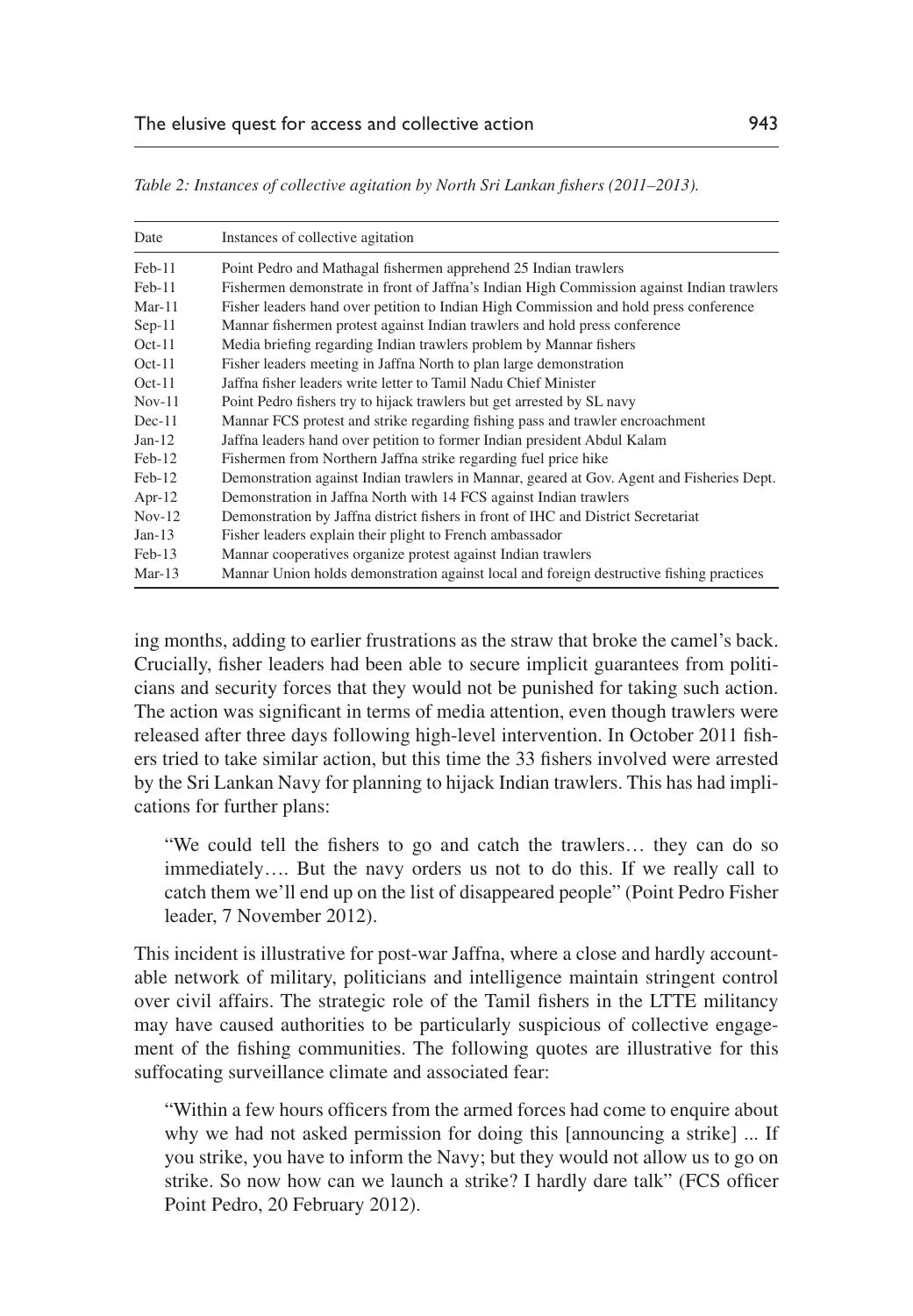The relatively higher prevalence of collective agitation in Mannar district (see [Table 2\)](#page-15-0), is explained by the following:

"Muslims<sup>16</sup> generally don't go against the government... so the government is a bit more with us and takes us seriously. In Jaffna [however] all *sangams* are Tamil: when they open their mouth the government will look at it like some insurgent shouting … This is why we could organize some demonstrations, while Jaffna kept quiet. When we do so … we make sure that none of the banners says anything against the government, but just make livelihood statements; asking the government to give attention to our problems. … The forces always want to know when and where we are having meetings. An intelligence person will participate and sit at the meeting as if he were a representative …" (Fisher leader Mannar, 5 March 2012).

Fisher leaders are particularly vulnerable and seek political patronage prior to organizing any form of collective protest. In one incident in March 2012, thousands of fishers from Northern Jaffna held a lengthy march holding banners reading 'do not enter our territorial waters', 'do not cut our nets' and 'do not destroy our natural resources'.17 The march was organized by the local Fisheries Union, whose leadership had just been realigned under the patronage of a local politician loyal to the government. As a result, this demonstration became as much a political parade as a protest against trawlers, resulting in cynicism of observers and insiders alike.

In addition to visible forms of intimidation, the lack of perceived efficacy also relates to war-related psychosocial problems prevailing in the area, including domestic violence, alcoholism, a strong sense of insecurity, distrust and powerlessness, which according to close observers [\(Somasundaram and Sivayokan](#page-23-8) [2013\)](#page-23-8) negatively affect people's sense of agency. Over time, fishers have become increasingly disillusioned by their lack of agency and the impossibility of engaging in a meaningful way with the Navy, politicians and government officials in curbing trawlers.

This minimum level of agency has been leading towards a silent and somewhat fatalistic process of adaptation, in which fishers have resigned themselves "to live with trawlers as a disease; perhaps this is our fate" (elder Fisher Karainagar, 11) Feb 2012). This adaptation has manifested itself, amongst others, by resorting to less profitable operations near shore to prevent encounters with trawlers or by resorting to purse-seining operations during daytime (when there are no trawlers) even though they deem this gear highly destructive themselves, or by staying home altogether. The trawler 'problem' has also pushed younger fishers to leave the sector, opting instead for manual labour work in the district's capital or in Gulf countries.

<sup>&</sup>lt;sup>16</sup> In Sri Lanka, Muslims are generally considered a distinct ethnicity, even though the majority speaks Tamil as first language.

<sup>17</sup> <http://www.ceylontoday.lk/51-4025-news-detail-lankan-fishermen-protest.html>, accessed 22 Dec 2014.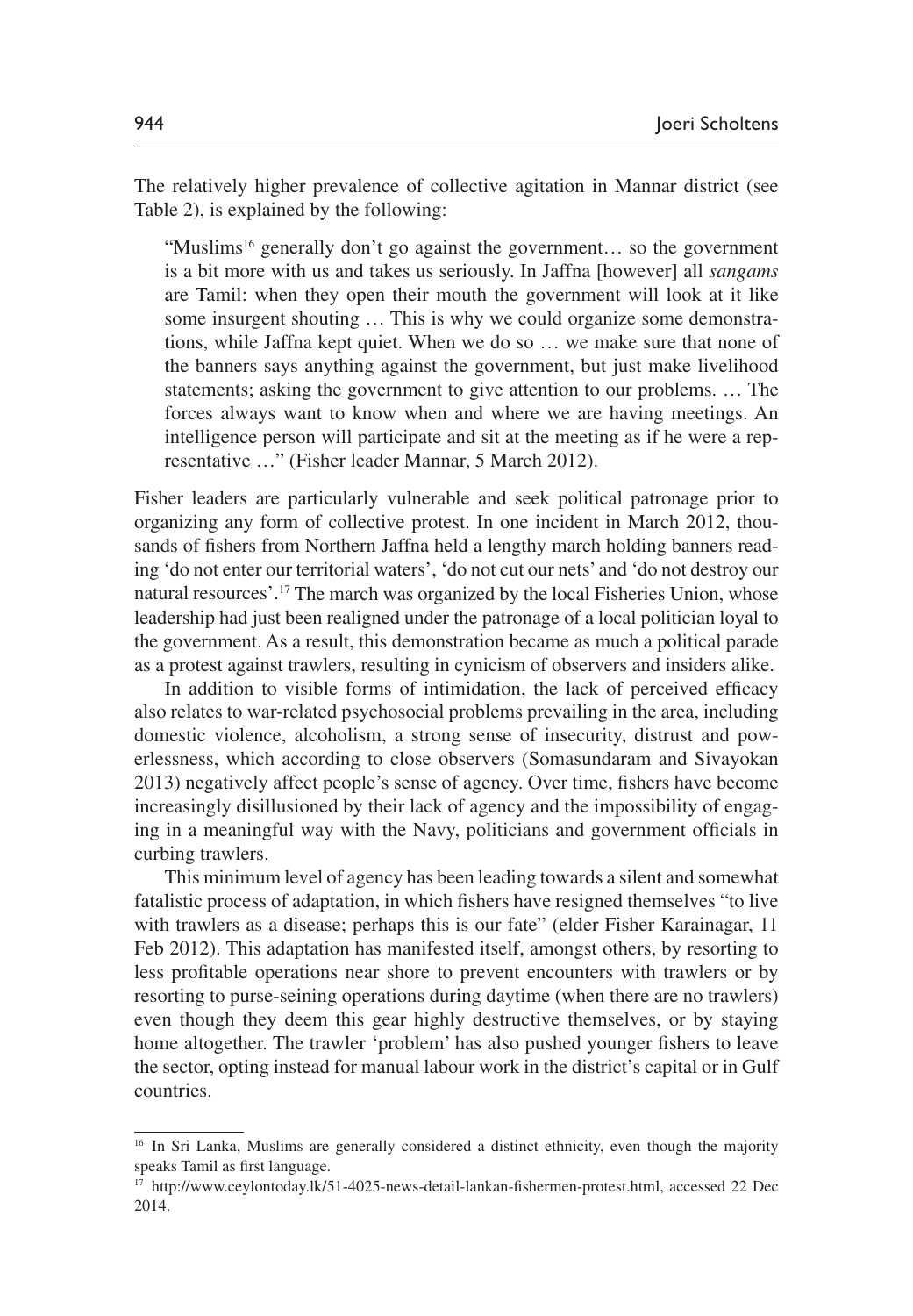#### **5.3. Perceived efficacy 2: weakening organization**

A second element crucial to understand fisher's ability to act collectively is their organizational set-up. The primary form of organization among Northern Sri Lankan fishers are the fishermen's cooperative societies (FCS or *sangams*), which were set up by the Sri Lankan government in 1941 with the aim to strengthen the socio-economic standing of fishing communities [\(Wimalasena and Rupamoorthy](#page-24-2) [2005\)](#page-24-2). FCSs operate under the jurisdiction of the Cooperative Department and the Department of Fisheries and Aquatic Resource Development (DFARD), and have therefore only limited autonomy. Compared to the historically defective functioning of fishermen's cooperatives in most parts of Sri Lanka ([Wimalasena](#page-24-2) [and Rupamoorthy 2005](#page-24-2); [Amarasinghe and Bavinck 2011\)](#page-21-13), both fisher leaders and senior Department officials contend that cooperatives in the North have functioned exceptionally well. In Jaffna district, cooperatives are organized in a three-tier system: each coastal fishing village has a *sangam*, at the divisional level these 117 *sangams* are jointly organized in 13 Unions (*samaasam*). These Unions subsequently come together in an apex body at the district level under the name of Fisheries Cooperative Society Union's Federation (*sammelanam)*. In the other Northern districts, the system is two-tiered, with village level FCSs and one Union at the district level.

The role and strength of the cooperatives differs significantly from one village to another, but they all have faced a common set of challenges after the war. The first challenge concerns political interference. During the war, both the government and the LTTE saw control over the cooperatives as a way to gain strategic control over the coast. The LTTE had a vital interest in maintaining the cooperative system so as to raise funds through them. The Sri Lankan Navy also used the cooperatives for allocating fishing passes, which were compulsory until 2011.

Post-war, a different type of political interference affected the cooperatives. In 2011 the Ministry of Fisheries and Aquatic Resources Development (MFARD) set up parallel fisher representative organizations throughout the country. Obtaining government subsidies was made conditional on membership of these 'Rural Fisheries Organizations'. As a result, within a year, a parallel structure based on political patronage had emerged throughout the country. While most fisher leaders came to refer to these new organizations cynically as 'Minister's organizations', they resulted in significant ruptures among fisher leaders at the district level. In addition, political parties in the North interfered in cooperative elections, which were regularly cancelled following a 'wrong candidate' being elected. The resulting messiness in the cooperative system has led some observers to refer with a sense of nostalgia to the time when the Tigers where in charge:

"These days cooperatives are losing importance; things have become chaotic, look at how cooperative elections were cancelled. Private traders are taking over things, and corruption has increased. There is no control as in the days of the LTTE" (former Fisheries Department official, 15 November 2011).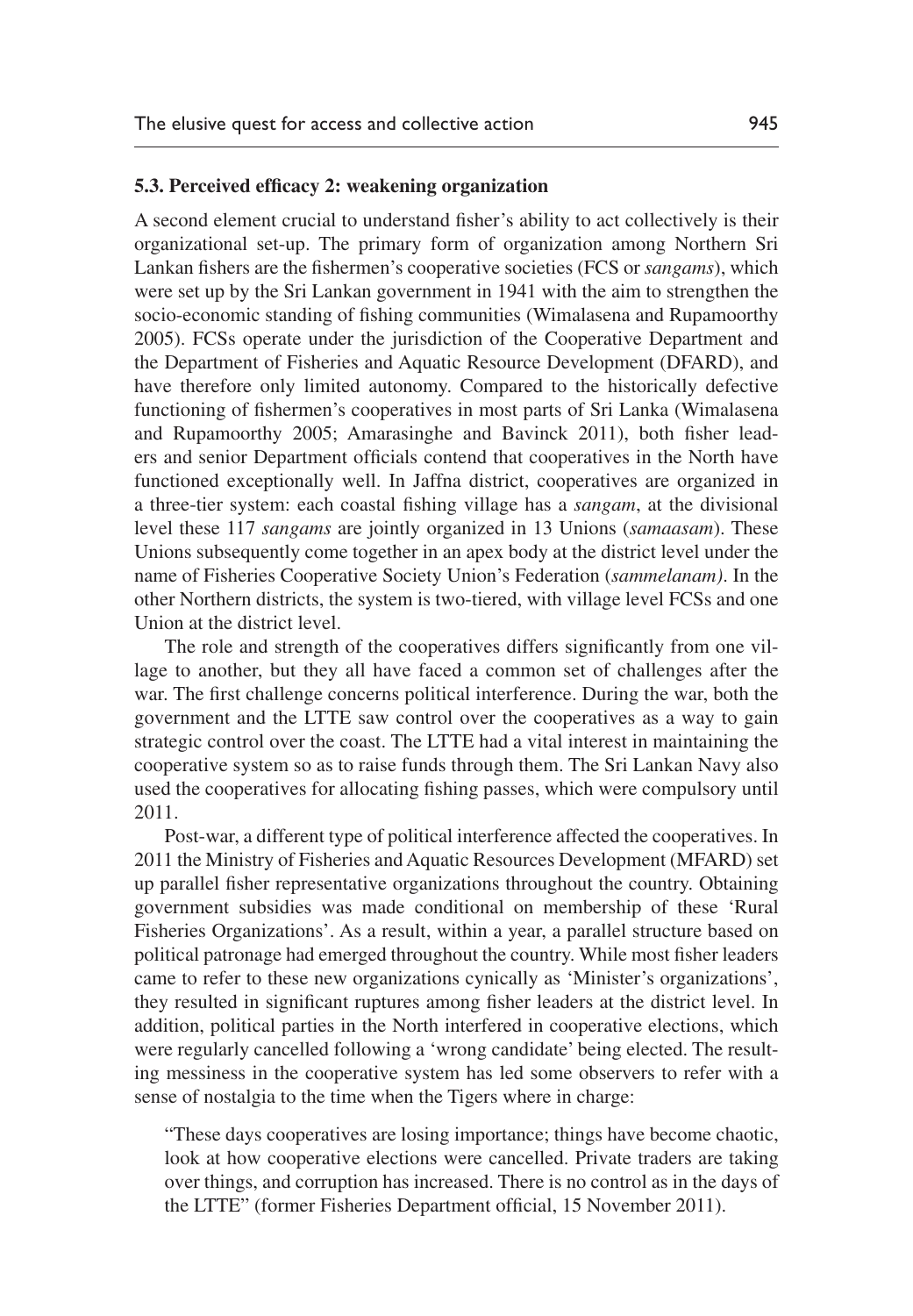Second, cooperatives were vital in allocating financial aid to fishing communities during the war. During the ceasefire period (2002–2006) and the aftermath of the tsunami, large amounts of foreign funds were made available through the cooperatives. After the war, funding both from the government and foreign NGOs dried up. In Pesalai, where FCS buildings are in a dilapidated state and hardly frequented by office bearers and fishers alike, a leader points to another vital reason:

"We had 17 employees in 2003; we were flourishing. … This has all collapsed in about 7 years. The reason is simple: there's no fish coming in. Fishers can't pay back their loans, and thus don't want to come here anymore. No fish, no *sangam.* … Also there's no external aid coming anymore to provide benefits to fishers" (Former *sangam* leader Pesalai, 13 Sept 2012).

Third, post-war development of roads linking the north to the south has resulted in an influx of fish traders, credit providers and suppliers of fisheries materials. While during the war many cooperatives had a virtual monopoly on marketing and transporting of fish, the provision of loans, the provision of fuel and net materials, the post-war 'opening-up' of the market has eroded the importance of the cooperatives.

In sum, cooperatives have demonstrated remarkable resilience during and after the war, and their layered structure of meetings and representation is still intact, and in many villages the fishing cooperatives remain important. Yet, their collective capacity to build collective rules, mobilize fishers and represent them to the outside world has become extremely limited.

### **5.4. Socio-political identity: lost in ambiguity**

In Section 2.2, I argued that another precondition for effective contestatory collective action is a group's ability to politicize its identity, and articulate its struggle in a way that resonates with larger (elite) audiences. This provides North Sri Lankan fishers with a dilemma. The hegemonic Tamil discourse, promulgated by the Tamil elite to secure significant international support, frames ethnic Sri Lankan Tamils as victims of Sinhala oppression. Within this framing, Sri Lankan Tamils can count on powerful allies, including Tamil Nadu, a sizable Tamil diaspora, and to some extent India and even the larger international community. The fisheries conflict in the Palk Bay, however, is one between two sets of Tamil fishers and therefore cuts into this usually powerful alliance. As a result, fishers are caught in a dilemma of how to strategically frame their plight.

Sri Lankan fishers have on occasion framed their problem as a manifestation of the Tamil-Sinhala ethnic dichotomy, for example by accusing the Sri Lankan government of deliberately letting Indian fishers fish in their waters in order to create friction between Tamils from both countries.18 Fishers have also accused

<sup>&</sup>lt;sup>18</sup> E.g. [http://www.tamilnet.com/art.html?catid](http://www.tamilnet.com/art.html?catid=13&artid=36589)=13&artid=36589, accessed 25 March 2015.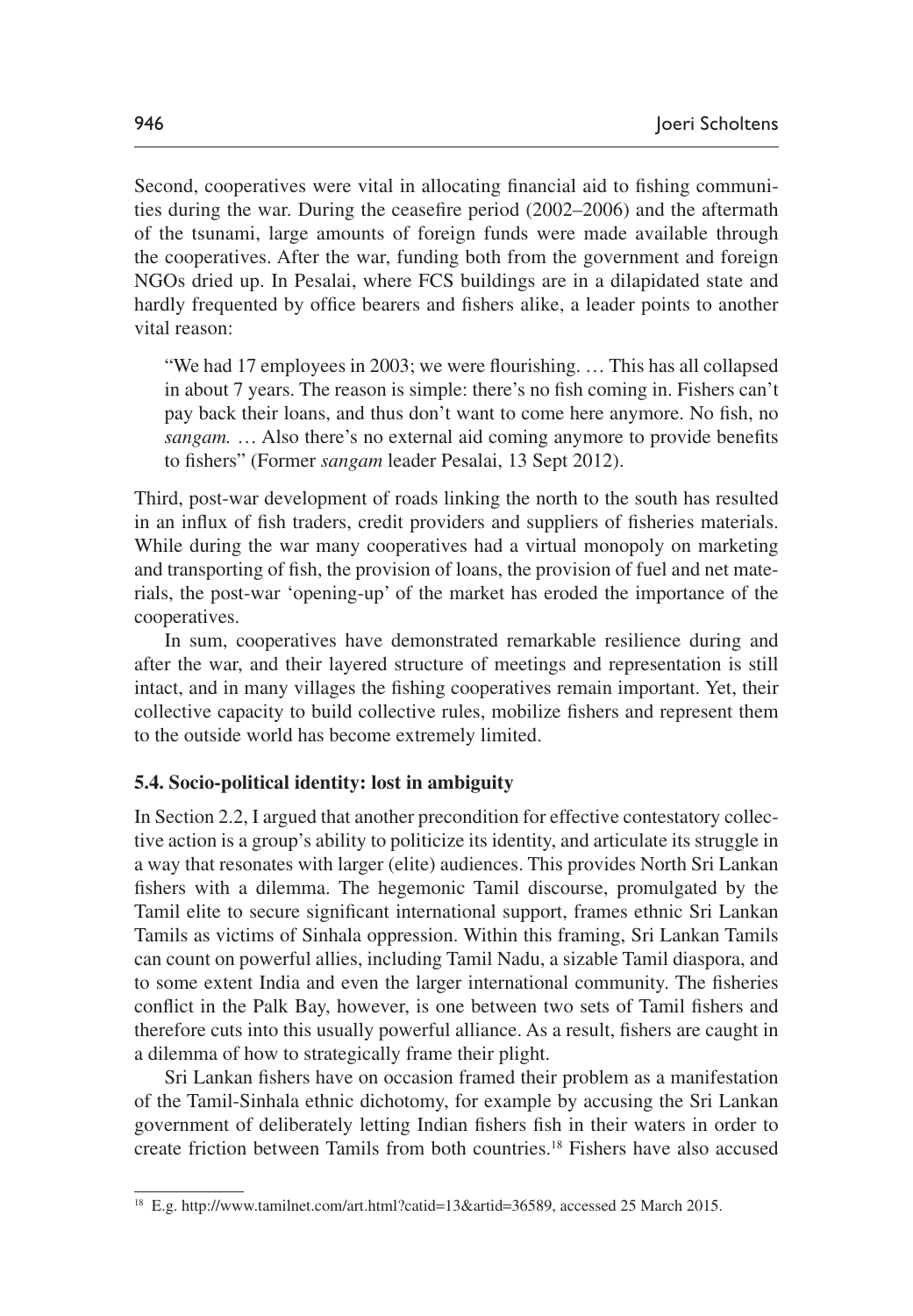the Sri Lankan government of using the conflict as a geopolitical joker, which can be used whenever there is the need to improve rapport with India.19 However, fishers simultaneously realize that they need to get the Sri Lankan government on their side to settle this bilateral fisheries conflict.

Fishers have therefore increasingly accused Tamil Nadu of destroying their livelihood, and appealed to the Sri Lankan Navy and Sri Lankan government, begging them to be more stricter with the Indian trawlers. This counter-hegemonic framing, however, is silenced by the Tamil elite, who are unwilling to confront Tamil Nadu because of Tamil Nadu's support for the wider Tamil struggle. As an MP of the major Sri Lankan Tamil political party put it: "We really first have to solve the ethnic problem – after that we can easily solve this fishing problem with India as well" (22 Nov. 2012). The reflections of a priest on the trawler hijacking incident are equally illustrative:

"We can't do such things again, I won't allow the fishers. It is used by our government to undermine our relation with India, and that's precisely what they are looking for […]. We shouldn't fall into that trap. Not that I care about those international relations, but it would harm my people. The government wants to get Tamils to oppose India" (Parish priest: 11 November 2011).

In sum, the lack of alignment between regional ethnic politics, and the particular structure of the fisheries conflict, does inhibit fishers from politicizing their identity and generating a powerful process of mobilization.

### 6. Conclusion

The aim of this paper was to make sense of small-scale fishers' struggle for resource access when confronted with competition from a foreign fishing fleet. I framed this in terms of the capacity of fishers to engage in a process of collective action geared at securing access to marine resources. During post-war years Northern Sri Lankan fishers came to possess full fishing rights in Sri Lankan fishing grounds. However, these rights proved futile in the face of the intrusion of the technologically-superior Indian trawlers. This paper has reflected extensively on how we should approach fishers' collective action under such circumstances of unequal and frustrated access.

Drawing on literature of contestatory collective action proved useful in demonstrating the hurdles faced by fishers to mobilize and lay effective claims on their fishing grounds. Post-war militarization and associated surveillance, inadequate political representation of the Tamil population, a weakening cooperative organization and the inability of ethnicity to form a basis of collective action proved crucial factors. The presence of these factors effectively block fishers from confronting trawlers or compelling authorities (to assist them) in doing so. This not

<sup>&</sup>lt;sup>19</sup> For example, the Sri Lankan president regularly released groups of Indian fishermen as a gesture of goodwill prior to important bilateral meetings ([Scholtens and Bavinck 2014\)](#page-23-14).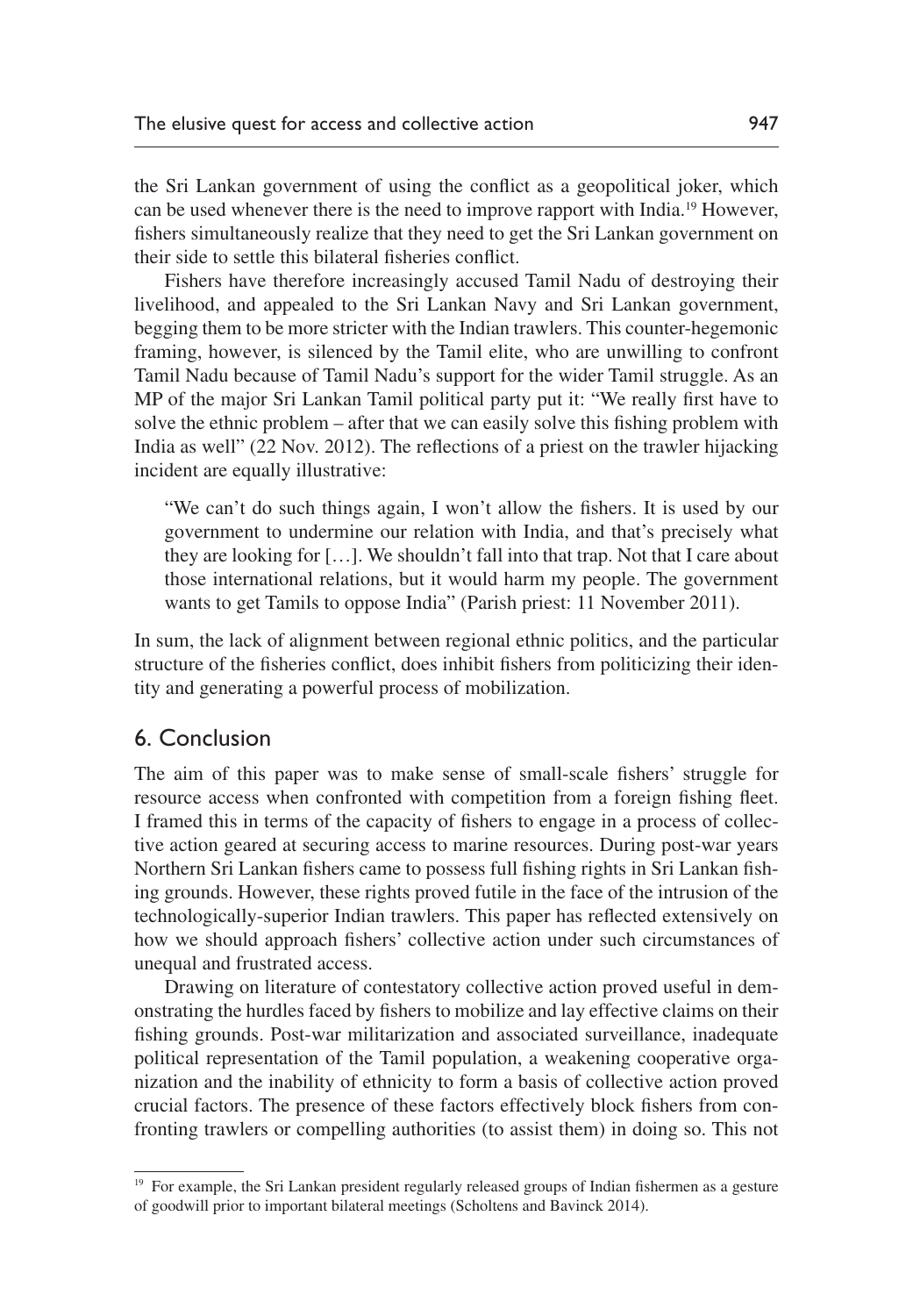only compromises the livelihoods of small-scale fishers in Northern Sri Lanka, but also results in an absence of resource management. The lack of political space for collective contestation has forced fishers into a process of silent adaptation to the reality of trawler intrusions.

These observations have led to two conclusions. First, I have argued that possessing legitimate rights (derived from statutory or customary law) to access and exploit local fishing grounds, without the capacity to curb outsiders like foreign fishing fleets, constitutes a fictitious form of access. To understand why fishers are unable to compete with, or confront foreign trawlers, we need to appreciate the relational nature of resource access. Even though the lack of secure access of fishers is the direct result of the intrusions of foreign trawlers, a community's capacity to control and exploit a resource is a function of their ability to get support from state and non-state actors to effectively prevent external actors from infringing on their rights.

Deriving from this I draw a second conclusion. In situations such as these, our attention needs to shift from collective action geared at self-governance for resource management, to contestatory collective action geared at gaining support from state- and non-state actors. Collective action in terms of self-governance has been valuable in explaining how fishers engage in local resource management through age-old practices of collective action. However, this literature is less able to explain how powerful forces external to the local system (such as foreign fishing fleets) undermine local systems of management. In line with Agrawal's observations (2003), I argue that, in such circumstances, assuming a level of sovereignty or self-governance of the community is problematic. I therefore conclude that struggles for resource access are not only struggles for legitimate property rights, but equally about the ability to influence the multiple mechanisms of access through processes of contestatory collective action.

### Literature cited

- <span id="page-20-1"></span>Adger, W. N., K. Brown, and E. L. Tompkins. 2005. "The Political Economy of Cross-Scale Networks in Resource Co- Management. *Ecology and Society* 10(2):9.
- <span id="page-20-2"></span>Agrawal, A. 2001. Common Property Institutions and Sustainable Governance of Resources. *World Development* 29(10):1649–1672. [http://dx.doi.org/10.1016/](http://dx.doi.org/10.1016/S0305-750X(01)00063-8) [S0305-750X\(01\)00063-8](http://dx.doi.org/10.1016/S0305-750X(01)00063-8).
- <span id="page-20-0"></span>Agrawal, A. 2003. Sustainable Governance of Common Pool Resources: Context, Methods, and Politics. *Annual Review of Anthropology* 32(1):243–262. Annual Reviews 4139 El Camino Way, P.O. Box 10139, Palo Alto, CA 94303-0139, USA.<http://dx.doi.org/10.1146/annurev.anthro.32.061002.093112>.
- <span id="page-20-3"></span>Agrawal, A. 2008. Sustainable Governance of Common-Pool Resources: Context, Method, and Politics. In *The Contested Commons: Conversations between Economists and Anthropologists*, eds. P. Bardhan and I. Ray, 46–65. Oxford: Blackwell.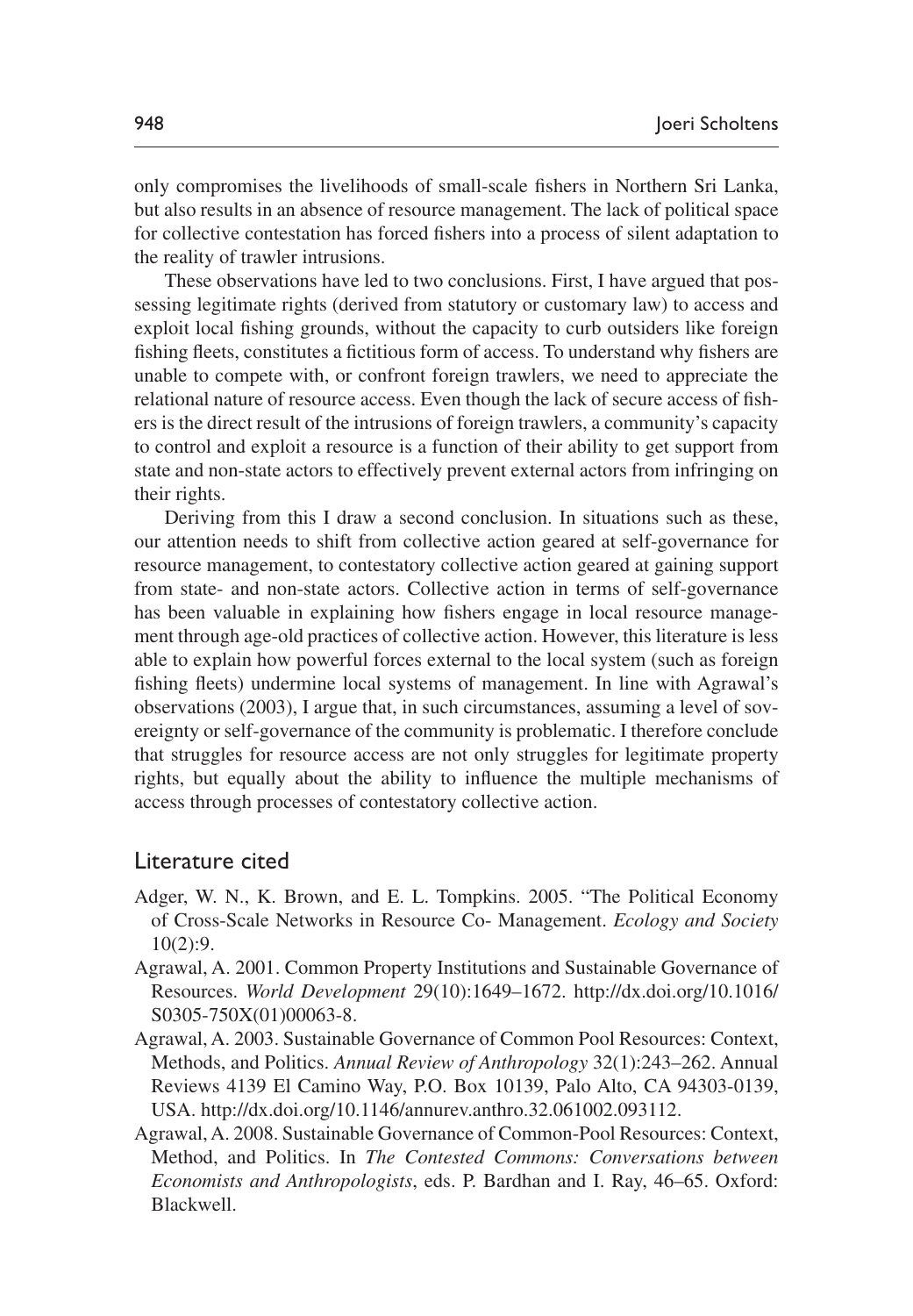- <span id="page-21-4"></span>Agrawal, A. 2014. Studying the Commons, Governing Common-Pool Resource Outcomes: Some Concluding Thoughts. *Environmental Science and Policy* 36:86–91. <http://dx.doi.org/10.1016/j.envsci.2013.08.012>.
- <span id="page-21-13"></span>Amarasinghe, O. and M. Bavinck. 2011. Building Resilience: Fisheries Cooperatives in Southern Sri Lanka. In *Poverty Mosaics: Realities and Prospects in Small-Scale Fisheries*, eds. S. Jentoft and A. Eide, 383–406. Dordrecht: Springer Netherlands. [http://dx.doi.org/10.1007/978-94-007-1582-0.](http://dx.doi.org/10.1007/978-94-007-1582-0)
- <span id="page-21-6"></span>Araral, E. 2014. Ostrom, Hardin and the Commons: A Critical Appreciation and a Revisionist View. *Environmental Science and Policy* 36:11–23. [http://dx.doi.](http://dx.doi.org/10.1016/j.envsci.2013.07.011) [org/10.1016/j.envsci.2013.07.011.](http://dx.doi.org/10.1016/j.envsci.2013.07.011)
- <span id="page-21-2"></span>Armitage, D. 2008. Governance and the Commons in a Multi-Level World. *International Journal of the Commons* 2(1):7–32. http://dx.doi.org/10.18352/ ijc.28.
- <span id="page-21-8"></span>Azmi, F., C. Brun, and R. Lund. 2013. Young People's Everyday Politics in Post-Conflict Sri Lanka. *Space and Polity* 17(1):106–122. [http://dx.doi.org/10.1080](http://dx.doi.org/10.1080/13562576.2013.780716) [/13562576.2013.780716.](http://dx.doi.org/10.1080/13562576.2013.780716)
- <span id="page-21-12"></span>Bavinck, M. 2001. *Marine Resource Management: Conflict and Regulation in the Fisheries of the Coromandel Coast*. New Delhi: Sage.
- <span id="page-21-9"></span>Bavinck, M. 2015. Fishing Rights in Post-War Sri Lanka: Results of a Longitudinal Village Enquiry in the Jaffna Region. *Maritime Studies* 14(1):1–15. http:// dx.doi.org/10.1186/s40152-014-0019-0.
- <span id="page-21-7"></span>Bavinck, M. and D. Johnson. 2008. Handling the Legacy of the Blue Revolution in India – Social Justice and Small-Scale Fisheries in a Negative Growth Scenario. *American Fisheries Society Symposium* 49:585–599.
- <span id="page-21-1"></span>Bavinck, M., M. Sowman, and A. Menon. 2014. Theorizing Participatory Governance in Contexts of Legal Pluralism – a Conceptual Reconnaissance of Fishing Conflicts and Their Resolution. In *Conflicts over Natural Resources in the Global South: Conceptual Approaches*, eds. M. Bavinck, L. Pelligrini, and E. Mosterd, 1–226. London: Taylor & Francis Group. http://dx.doi.org/10.1201/ b16498-10.
- <span id="page-21-0"></span>Berkes, F. 2008. Commons in a Multi-Level World. *International Journal of the Commons* 2(1):1–6. http://dx.doi.org/10.18352/ijc.80.
- <span id="page-21-3"></span>Blaikie, P. and H. Brookfield. 1987. *Land Degradation and Society*. London: Methuen.
- Cox, M., G. Arnold, and S. Villamayor Tomás. 2010. A Review of Design Principles for Community-Based Natural Resource Management. *Ecology and Society* 15. http://hdl.handle.net/10535/7430.
- <span id="page-21-10"></span>David, K. 2013. Modalities of an Emergent Dictatorship. *Economic and Political Weekly* 48(7):30–33.
- <span id="page-21-5"></span>Forsyth, T. and C. Johnson. 2014. Elinor Ostrom's Legacy: Governing the Commons and the Rational Choice Controversy. *Development and Change* 45(5):1093–1110. http://dx.doi.org/10.1111/dech.12110.
- <span id="page-21-11"></span>Gupta, C. and M. Sharma. 2008. *Contested Coastlines: Fisherfolk, Nations and Borders in South Asia.* New Delhi: Routledge.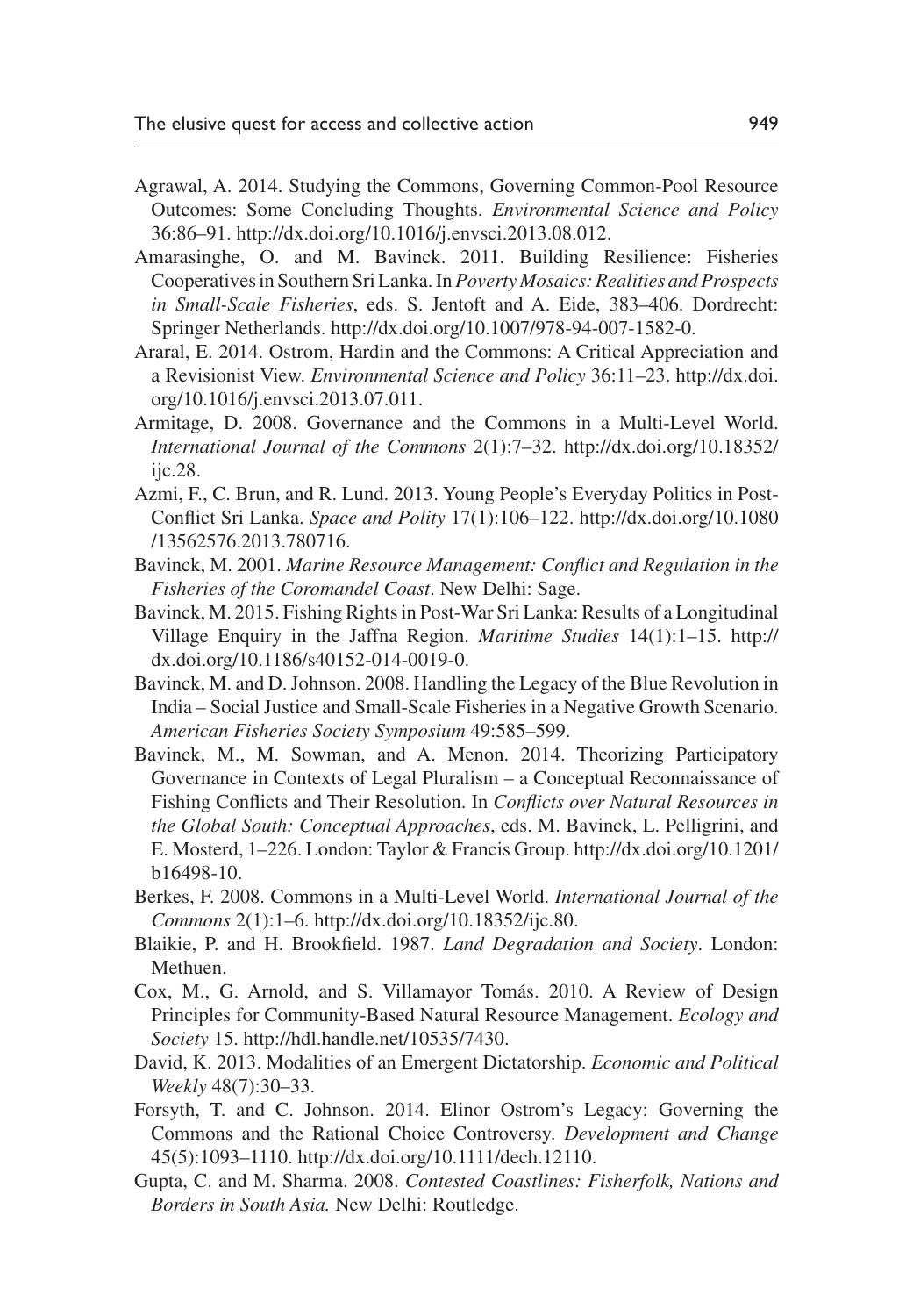- <span id="page-22-5"></span>Hann, C. 2013. Evolution, Institutions, and Human Well-Being: Perspectives from a Critical Social Anthropology. *Journal of Bioeconomics* 16(1):61–69. http://dx.doi.org/10.1007/s10818-013-9168-2.
- <span id="page-22-16"></span>Hettiarachchi, A. 2007. Fisheries in the Palk Bay Region: The Indian Factor. *Journal of National Aquatic Resources Development Agency* 38:1–15.
- <span id="page-22-11"></span>Jasper, J. 2011. Emotions and Social Movements: Twenty Years of Theory and Research. *Annual Review of Sociology* 37(14):1–19. http://dx.doi.org/10.1146/ annurev-soc-081309-150015.
- <span id="page-22-2"></span>Jentoft, S. 2007. In the Power of Power: The Understated Aspect of Fisheries and Coastal Management. *Human Organization* 66(4):426–437. http://dx.doi. org/10.17730/humo.66.4.a836621h2k5x46m2.
- <span id="page-22-9"></span>Jentoft, S. 2014. Where There Is A Will: The Norwegian Model of Fisheries Governance Is Worth Examining. *Samudra* 68:22–25.
- <span id="page-22-3"></span>Johnson, C. A. 2004. Uncommon Ground: The 'Poverty of History' in Common Property Discourse. *Development and Change* 35(3):407–433. http://dx.doi. org/10.1111/j.1467-7660.2004.00359.x.
- <span id="page-22-14"></span>Kadirgamar, A. 2013. The Question of Militarisation in Post-War Sri Lanka. *Economic Political Weekly* 48(7):42–46.
- <span id="page-22-15"></span>Kadirgamar, A. 2014. Violence in the Time of 'no-War.' *Himal* 27(3):30–39.
- <span id="page-22-1"></span>Kurien, J. 2013. *Collective Action and Organizations in Small-Scale Fisheries*. Rome: FAO http://www.fao.org/3/a-i3540e.pdf.
- <span id="page-22-12"></span>Li, T. M. 2000. Articulating Indigenous Identity in Indonesia: Resource Politics and the Tribal Slot. *Comparative Studies in Society and History* 42(1):149–179. http://dx.doi.org/10.1017/S0010417500002632.
- <span id="page-22-10"></span>Loveman, M. 1998. High-Risk Collective Action: Defending Human Rights in Chile. *American Journal of Sociology* 104(2):477–525. http://dx.doi.org/10.1086/210045.
- <span id="page-22-13"></span>Menon, A., M. Bavinck, and J. Stephen. 2016. The Political Ecology of Palk Bay Fisheries: Geographies of Capital , Fisher Conflict, Ethnicity and Nation-State. *Antipode* 48(2):393–411. http://dx.doi.org/10.1111/anti.12181.
- <span id="page-22-4"></span>Nayak, P. K. and F. Berkes. 2011. Commonisation and Decommonisation: Understading the Processes of Change in the Chilika Lagoon, India. *Conservation and Society* 9(2):123–145. http://dx.doi.org/10.4103/0972-4923.83723.
- Pauly, D., V. Christensen, S. Guénette, T. J. Pitcher, U. Rashid Sumaila, C. J. Walters, R. Watson, and D. Zeller. 2002. Towards Sustainability in World Fisheries. *Nature* 418:689–695. http://dx.doi.org/10.1038/nature01017.
- <span id="page-22-7"></span>Piven, F. F. 2008. Can Power from Below Change the World? *American Sociological Review* 73(1):1–14. http://dx.doi.org/10.1177/000312240807300101.
- <span id="page-22-8"></span>Rademaker, L. 1993. Benaderingen van Collectief Protest. PhD thesis, University of Groningen.
- <span id="page-22-0"></span>Ribot, J. C. and N. L. Peluso. 2003. A Theory of Access. *Rural Sociology* 68(2):153–181. http://dx.doi.org/10.1111/j.1549-0831.2003.tb00133.x.
- <span id="page-22-6"></span>Saunders, F. P. 2014. The Promise of Common Pool Resource Theory and the Reality of Commons Projects. *International Journal of the Commons* 8(2):636– 656. http://dx.doi.org/10.18352/ijc.477.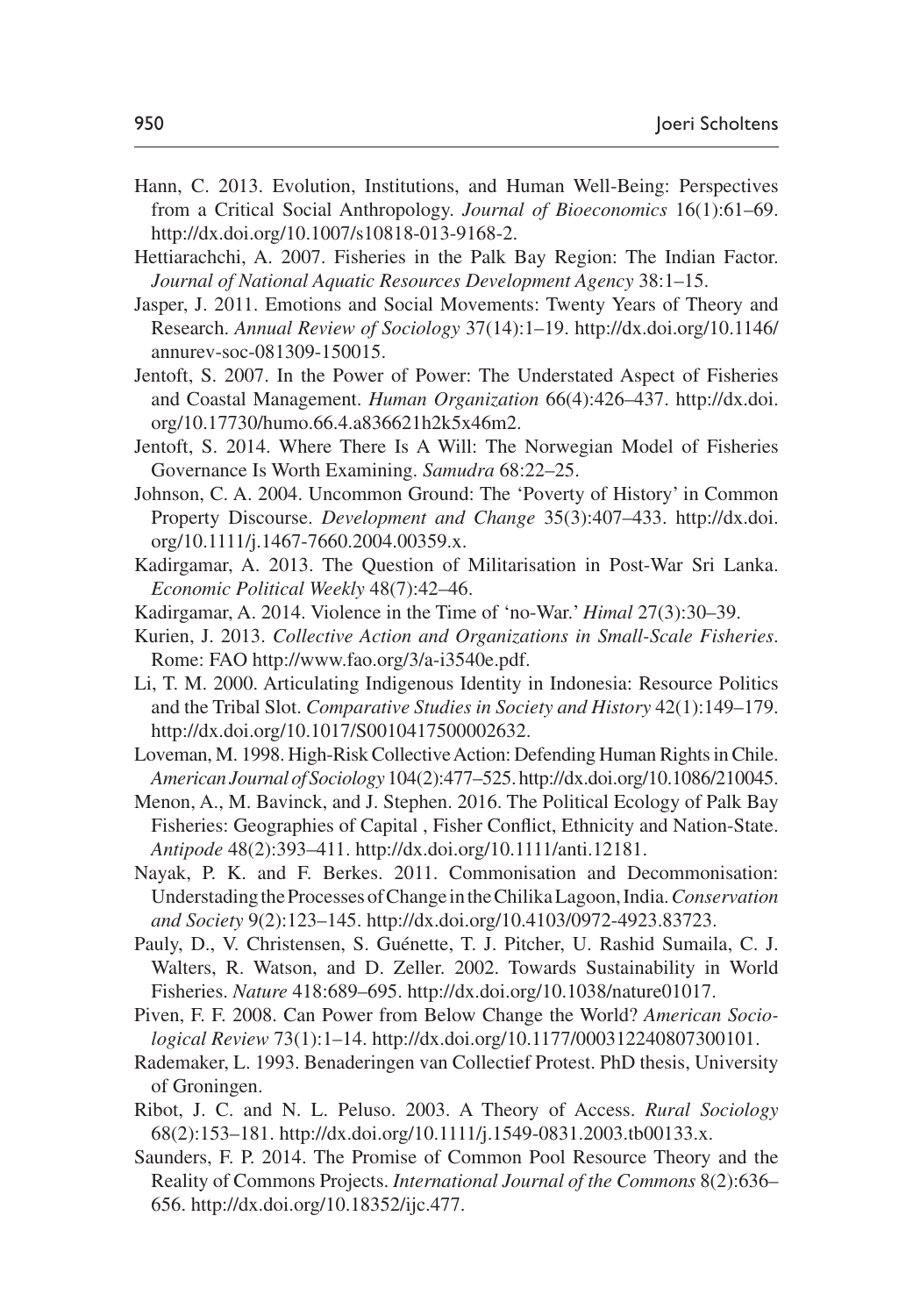- <span id="page-23-0"></span>Schlager, E. and E. Ostrom. 1992. Property-Rights Regimes and Natural Resources: A Conceptual Analysis. *Land Economics* 68(3):249–262. http:// dx.doi.org/10.2307/3146375.
- <span id="page-23-13"></span>Scholtens, J. 2015. Limits to the Governability of Transboundary Fisheries: Implications for Small-Scale Fishers in Northern Sri Lanka and Beyond. In *Interactive Governance for Small-Scale Fisheries: Global Reflections*, eds. S. Jentoft and R. Chuenpagdee. Dordrecht: Springer Netherlands. http://dx.doi. org/10.1007/978-3-319-17034-3\_27.
- <span id="page-23-14"></span>Scholtens, J. and M. Bavinck. 2014. Lessons for Legal Pluralism: Investigating the Challenges of Transboundary Fisheries Governance. *Current Opinion in Environmental Sustainability* 11:10–18. http://dx.doi.org/10.1016/j. cosust.2014.09.017.
- <span id="page-23-11"></span>Scholtens, J., M. Bavinck, and A. S. Soosai. 2012. Fishing in Dire Straits. *Economic Political Weekly* 47(25):87–96.
- <span id="page-23-4"></span>Scott, J. 1987. *Weapons of the Weak. Everyday Forms of Resistance*. New Haven: Yale University Press.
- <span id="page-23-6"></span>Sen, A. 2010. *The Idea of Justice*. London: Penguin Books.
- <span id="page-23-9"></span>Shanmugaratnam, N. 2003. Jaffna's Fishing Communities: Persistent Crisis and Possible Solutions. *Polity* 1(5):24–26.
- <span id="page-23-1"></span>Sikor, T. and C. Lund. 2009. Access and Property: A Question of Power and Authority. *Development and Change* 40(1):1–22. http://dx.doi. org/10.1111/j.1467-7660.2009.01503.x.
- <span id="page-23-8"></span>Somasundaram, D. and S. Sivayokan. 2013. Rebuilding Community Resilience in a Post-War Context: Developing Insight and Recommendations – a Qualitative Study in Northern Sri Lanka. *International Journal of Mental Health Systems* 7(3):1–24. http://dx.doi.org/10.1186/1752-4458-7-3.
- <span id="page-23-7"></span>Stephen, J. 2015. Fishing for Space: Socio-Spatial Relations of Indian Trawl Fishers in the Palk Bay, South Asia, in the Context of Trans-Boundary Fishing. PhD thesis, University of Amsterdam.
- <span id="page-23-12"></span>Stephen, J., A. Menon, J. Scholtens, and M. Bavinck. 2013. Transboundary Dialogues and the 'Politics of Scale' in Palk Bay Fisheries: Brothers at Sea? *South Asia Research* 33(2):141–161. http://dx.doi.org/10.1177/0262728013487633.
- <span id="page-23-3"></span>Tarrow, S. 1998. *Power in Movement: Social Movements, Collective Action and Mass Politics in the Modern State*. Cambridge: Cambridge University Press. http://dx.doi.org/10.1017/CBO9780511813245.
- <span id="page-23-2"></span>Tilly, C. 1978. *From Mobilization to Revolution*. Reading MA: Addison-Wesley.
- <span id="page-23-5"></span>Van Zomeren, M., T. Postmes, and R. Spears. 2008. Toward an Integrative Social Identity Model of Collective Action: A Quantitative Research Synthesis of Three Socio-Psychological Perspectives. *Psychological Bulletin* 134(4):504– 535. http://dx.doi.org/10.1037/0033-2909.134.4.504.
- <span id="page-23-10"></span>Vivekanandan, V. 2011. The Plight of Fishermen of Sri Lanka and India: The Legacy of the Civil War. In *Conflict in Sri Lanka: Internal and External Consequences*, eds. V. R. Rhagavan, 1–280. New Delhi: Vij Books India.